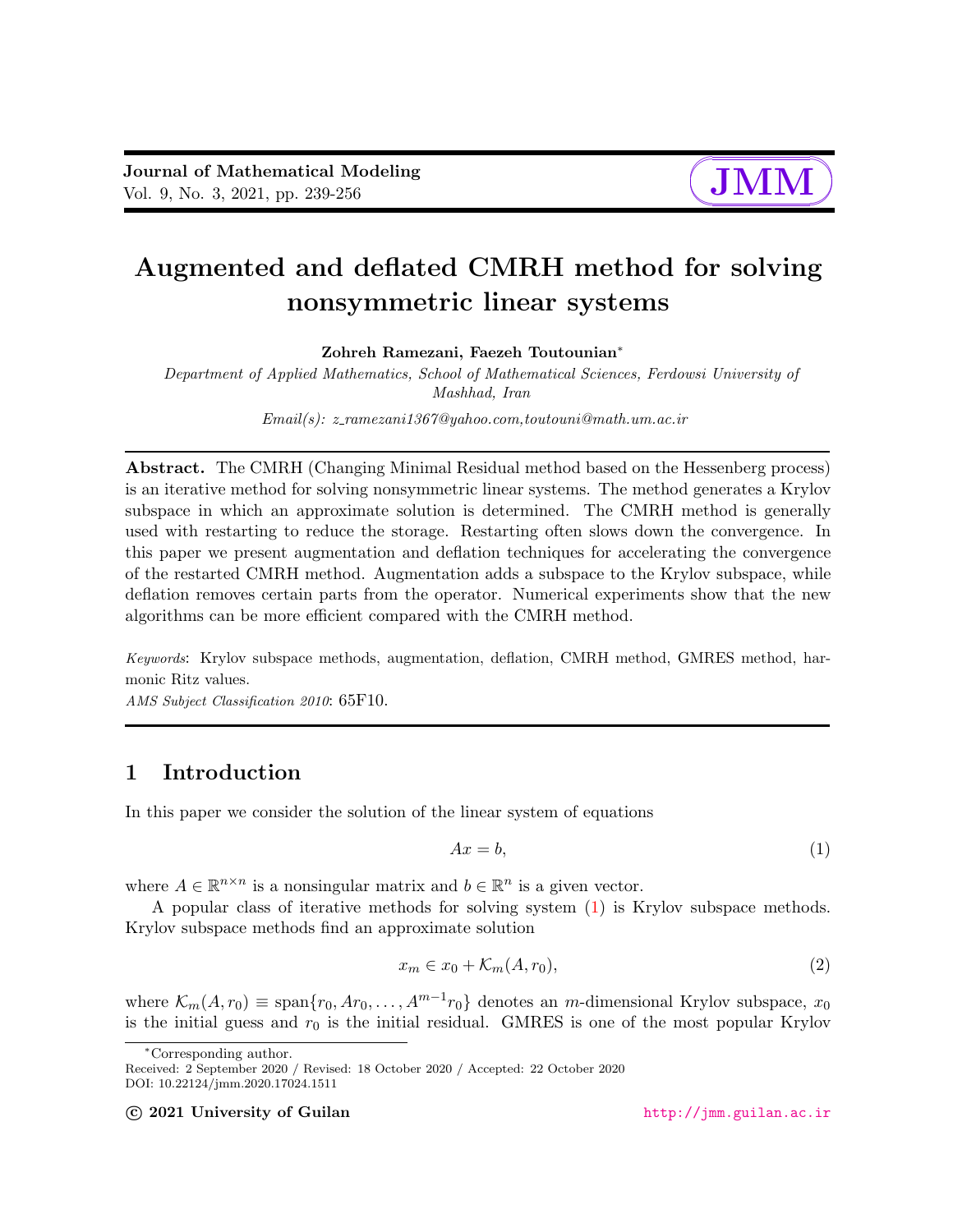subspace methods for solving system [\(1\)](#page-0-0). Another method is Quasi-Minimal Residual method (QMR) which has low storage rather than GMRES. GMRES often exhibits steady convergence, while QMR convergence curves are characterized by plateaus and sudden drops.

In [\[36\]](#page-17-0), CMRH method is presented for solving [\(1\)](#page-0-0) similar to QMR, but uses another basis for the Krylov subspace. This basis is constructed by the Hessenberg process. This technique requires less arithmetic operations and storage than Arnoldi process because, at iteration k, it constructs a lower trapezoidal basis  $l_1, l_2, \ldots, l_k$ , where  $l_i$  is a vector having  $(i-1)$  leading zero components and one component is equal to one. Hence, for a dense matrix, performing the matrix-vector product  $Al<sub>i</sub>$  is achieved with a lower cost comparing to Arnoldi process. Similarly to GMRES, this method requires one matrix-vector product per iteration. Heyouni and Sadok [\[24\]](#page-16-0) proposed an implementation of the CMRH method which minimizes memory requirements. Some recent developments concerning the CMRH method and the Hessenberg process can be found in  $[1-3, 14, 20, 21, 25, 27, 37, 38, 40]$  $[1-3, 14, 20, 21, 25, 27, 37, 38, 40]$  $[1-3, 14, 20, 21, 25, 27, 37, 38, 40]$  $[1-3, 14, 20, 21, 25, 27, 37, 38, 40]$  $[1-3, 14, 20, 21, 25, 27, 37, 38, 40]$  $[1-3, 14, 20, 21, 25, 27, 37, 38, 40]$  $[1-3, 14, 20, 21, 25, 27, 37, 38, 40]$  $[1-3, 14, 20, 21, 25, 27, 37, 38, 40]$  $[1-3, 14, 20, 21, 25, 27, 37, 38, 40]$  $[1-3, 14, 20, 21, 25, 27, 37, 38, 40]$  $[1-3, 14, 20, 21, 25, 27, 37, 38, 40]$  $[1-3, 14, 20, 21, 25, 27, 37, 38, 40]$  $[1-3, 14, 20, 21, 25, 27, 37, 38, 40]$  $[1-3, 14, 20, 21, 25, 27, 37, 38, 40]$  $[1-3, 14, 20, 21, 25, 27, 37, 38, 40]$  $[1-3, 14, 20, 21, 25, 27, 37, 38, 40]$  $[1-3, 14, 20, 21, 25, 27, 37, 38, 40]$  $[1-3, 14, 20, 21, 25, 27, 37, 38, 40]$ . In [\[13\]](#page-15-2), Duminil presented an implementation for parallel architectures and an implementation of the left-preconditioned CMRH method.

As GMRES, the CMRH method is often used with restarting strategy to reduce storage, but restarting slows the convergence of the methods and can make them stagnate in some situations.

Deflation and augmentation are two techniques for accelerating the convergence of Krylov subspace methods. In augmentation and deflation approaches, the search space of the method  $\mathcal{K}_m$  is made larger by an appropriately selected subspace U in every step, or the Krylov subspace method is used for solving a projected problem and then a correction step is applied at the end. The first deflation and augmentation techniques for solving linear systems were presented by Nicolaides  $[32]$  and Dostàl  $[9]$ . For symmetric positive definite matrix A, Saad et al.  $[35]$ described a deflated version of the CG algorithm. Also, Vuik et al. [\[39\]](#page-17-4) applied deflated CG with incomplete Cholesky preconditioning for the solution of a class of layered problems with extreme contrasts in the coefficients. For nonsymmetric systems Chapman and Saad [\[8\]](#page-15-4) and Morgan [\[29](#page-16-7)[–31\]](#page-16-8) proposed augmentation of Krylov subspaces generated by restarted GMRES method by spaces spanned by certain eigenvectors or Ritz vectors. Convergence properties of Krylov subspace methods augmented by spaces close to invariant subspaces are discussed by Saad [\[34\]](#page-16-9). These deflation and augmention techniques are more suitable for some types of problems than others. They can be very effective when convergence is being hampered by a few eigenvalues [\[29\]](#page-16-7). However, they may have little effect on highly non-normal problems [\[8\]](#page-15-4). In [\[12,](#page-15-5) [18,](#page-15-6) [19\]](#page-16-10), for some of well-known methods, it was shown that the convergence behavior of Krylov subspaces methods for non-normal matrices does not depend on the eigenvalues of the matrix only. In addition, it may be impossible to obtain useful eigenvalue approximations from either Ritz values [\[11\]](#page-15-7) or harmonic Ritz values [\[10\]](#page-15-8) during restart cycles. Baglama and Reichel [\[4\]](#page-15-9) proposed to augment the Krylov subspace determined by GMRES by an arbitrary linear space of low dimension. Baker *et al.* [\[5\]](#page-15-10) used the error approximation for augmenting the next approximation space. For an excellent overview of deflated Krylov subspace methods in the Hermitian and non-Hermitian cases, we refer the reader to  $[15-17, 22, 23]$  $[15-17, 22, 23]$  $[15-17, 22, 23]$  $[15-17, 22, 23]$  $[15-17, 22, 23]$  $[15-17, 22, 23]$ , where extensive bibliographical references and historical comments can be found.

In this paper we present deflation and augmentation techniques that have been designed to accelerate the convergence of the CMRH(m) (restarting CMRH) method for the solution of linear systems of equations. We propose two strategy that allow augmentation of the Krylov subspaces generated by CMRH method by a space close to an invariant subspace of A. In addition, we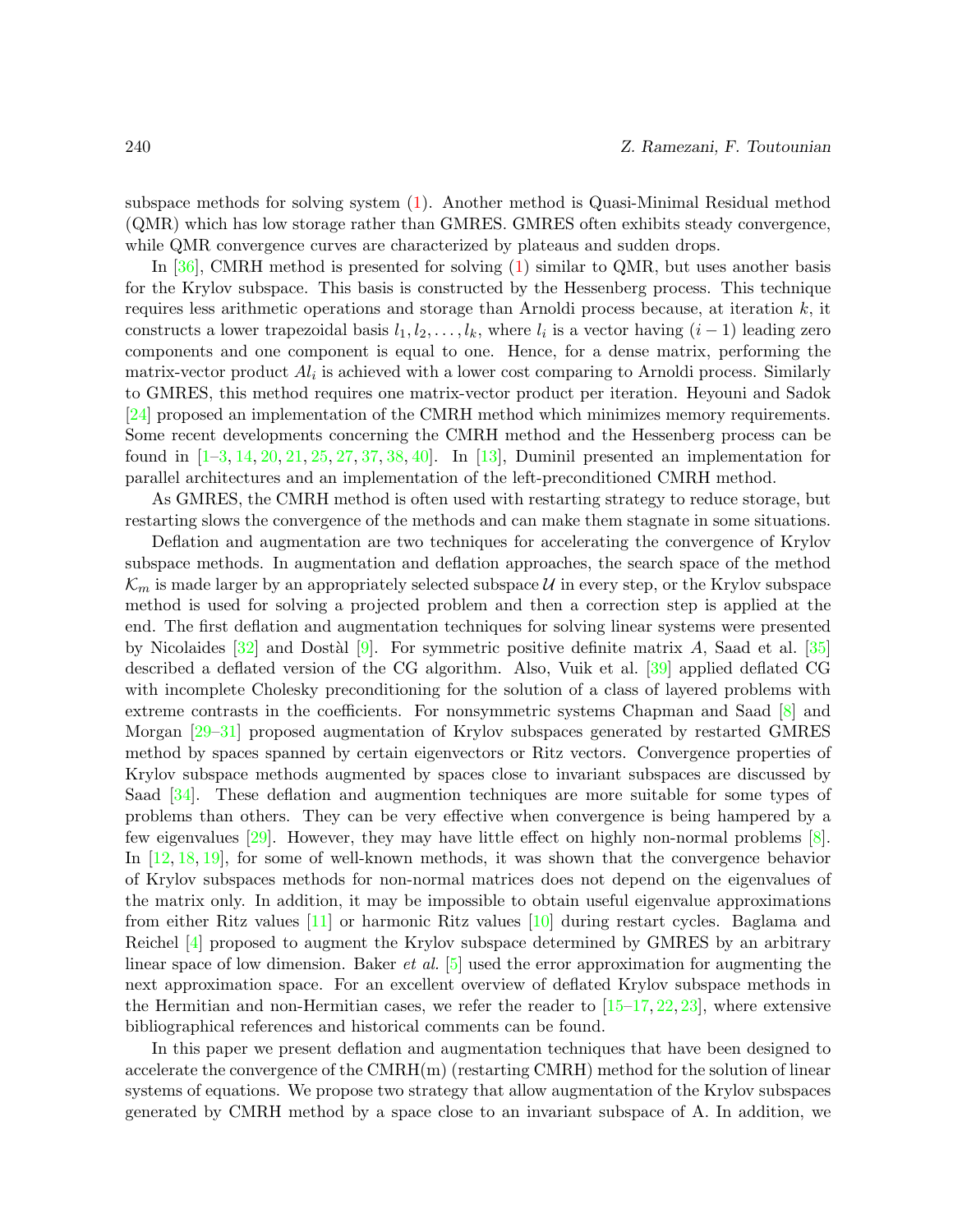introduce a deflated CMRH method that is analogous to deflated GMRES method [\[22\]](#page-16-11), but replaces the Arnoldi process by the Hessenberg process. Approximate spectral information which is required to define the augmentation space is provided by the Hessenberg process. Also deflated CMRH can break down in the same way as deflated GMRES. We show that breakdowns cannot occur if the augmentation space is an exact A-invariant subspace.

The paper is organized as follows. In Section 2, we shortly review the Hessenberg process and CMRH method. We present two augmented CMRH methods in Section 3. In Section 4, we describe a combined deflated and augmented CMRH method and show that under certain conditions, the method determines a solution without breakdown. Section 5 demonstrates the effectiveness of the proposed methods. Conclusions are summarized in Section 6.

Throughout the paper, all vectors and matrices are assumed to be real. We denote the range (or, the image) of a matrix M by  $\mathcal{R}(M)$ . For the null space (or kernel) of M we write  $\mathcal{N}(M)$ . For a vector v,  $||v||$  always denotes the Euclidean norm  $||v|| = \sqrt{(v^T v)}$  and  $||v||_{\infty}$  denotes the maximum norm  $||v||_{\infty} = \max_{i=1,...n} |v_i|$ , where  $v_i$  is the *i*th component of the vector v.  $Z^{\dagger}$ denotes the pseudo-inverse of the matrix  $Z$ ; see, for example,  $[36]$ . Some MATLAB notation is used; for instance,  $H_k(i+1:m+1,1:m)$  denotes the portion of  $H_k$  with rows from  $i+1$  to  $m+1$  and columns from 1 to m. Finally,  $I_k$  is the  $k \times k$  identity matrix.  $e_j$  and  $e_j^{(s)}$  $j^{(s)}$  denote the jth column of identity matrices  $I_n$  and  $I_s$ , respectively. The symbol  $\leftrightarrow$  means swapping contents:  $x \leftrightarrow y \Leftrightarrow t = x; x = y; y = t$ .

## 2 CMRH algorithm

The CMRH method is an algorithm for solving nonsymmetric linear systems in which the Arnoldi component of GMRES is replaced by the Hessenberg process (see [\[36\]](#page-17-0)). Given an initial guess  $x_0$  for the exact solution  $x^* = A^{-1}b$ , the Hessenberg process with pivoting constructs a basis of the Krylov subspace  $\mathcal{K}_m(A, r_0) = \text{span}\{r_0, Ar_0, \ldots, A^{m-1}r_0\}$ , where  $r_0 = b - Ax_0$  is the initial residual.

Let  $l_1 = r_0/(r_0)_{p_1}$ , where  $p_1 \in \{1, \ldots, n\}$  is such that  $|(r_0)_{p_1}| = ||r_0||_{\infty}$ . The Hessenberg process with pivoting computes a matrix  $L_m = [l_1, \ldots, l_m]$  whose columns form a basis of the Krylov subspace  $\mathcal{K}_m(A, r_0)$  by using the formulas

$$
w = Al_j - \sum_{i=1}^{j} h_{i,j} l_i
$$
, for  $j = 1, ..., m$ ,

and

$$
h_{j+1,j}l_{j+1} = w.
$$

The parameters  $h_{i,j}$  are determined such that

$$
l_{j+1} \perp e_{p_1}, \ldots, e_{p_j}
$$
 and  $(l_{j+1})_{p_{j+1}} = 1$ ,

where  $p_i \in \{1, 2, \ldots, n\}$  and  $p_{j+1} = i_0$ , and  $i_0$  satisfies  $||w||_{\infty} = |(w)_{i_0}|$ . Let  $\bar{H}_j$  be the  $(j+1) \times j$ upper Hessenberg matrix whose nonzero entries are the  $h_{i,j}$ , and let  $H_j$  be the matrix obtained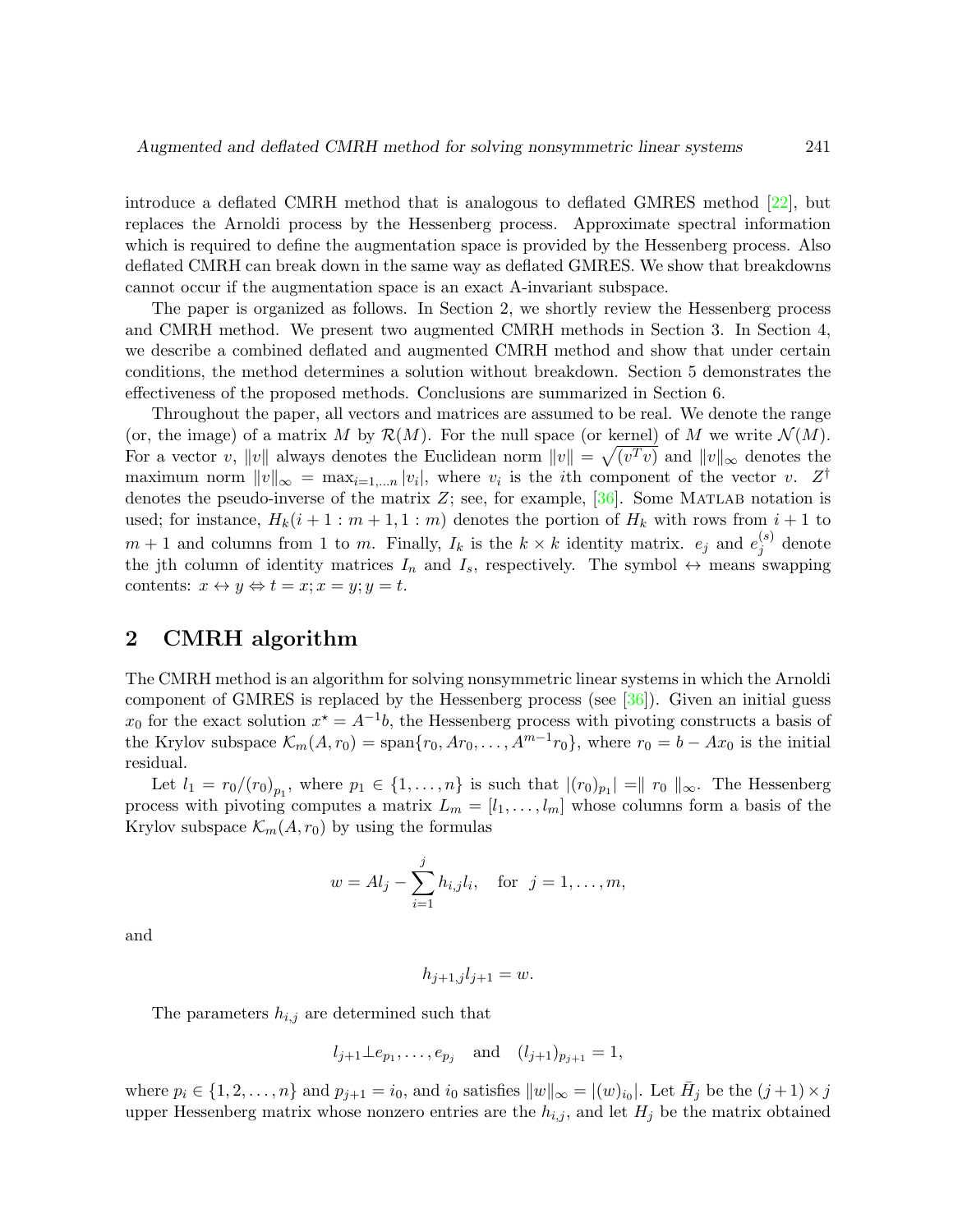242 Z. Ramezani, F. Toutounian

from  $\bar{H}_j$  by deleting its last row, we have

<span id="page-3-0"></span>
$$
AL_j = L_{j+1}\bar{H}_j
$$
  
= L\_jH\_j + h\_{j+1,j}l\_{j+1}(e\_j^{(j)})^T. (3)

If p denotes the permutation vector defined by  $p_1, p_2, \ldots, p_n$  (as in Algorithm [1\)](#page-4-0) and

$$
P_n=[e_{p_1},e_{p_2},\ldots,e_{p_n}]^T,
$$

denotes the  $n \times n$  permutation matrix defined by the vector p, then we can easily check that  $P_nL_j$  is a unit lower trapezoidal matrix. Using [\(3\)](#page-3-0), the jth iterates of CMRH is defined by

<span id="page-3-2"></span>
$$
x_j = x_0 + L_j y_j,
$$

where  $y_j$  minimizes the following problem:

$$
\min_{y\in\mathbb{R}^j}\parallel \bar H_j y-(r_0)_{p_1}e_1^{(j+1)}\parallel.
$$

So, the iterate  $x_j$  can be written as

$$
x_j = x_0 + L_j \bar{H}_j^{\dagger}(r_0)_{p_1} e_1^{(j+1)}.
$$
\n(4)

Notice that if  $||w||_{\infty} = 0$  at step j, then, in exact arithmetic, the degree of the minimal polynomial of A with respect to the vector  $r_0$  is j  $[26]$  and we have constructed an invariant subspace and the process must be stopped. In this case,  $x_j$  is the exact solution of [\(1\)](#page-0-0), (see Theorem 3 of  $[36]$ . CMRH(m) algorithm can be summarized as shown in Algorithm 1. More details about the CMRH algorithm can be found in [\[36\]](#page-17-0).

Finally, we recall the definition of a harmonic Ritz pair [\[33\]](#page-16-14) which is required to define the augmentation space.

**Definition 1.** Consider a subspace W of  $\mathbb{C}^n$ . Given a matrix  $A \in \mathbb{C}^{n \times n}$ ,  $\tilde{\theta} \in \mathbb{C}$ , and  $\tilde{y} \in \mathcal{W}$ ,  $(\tilde{\theta}, \tilde{y})$  is a harmonic Ritz pair of A with respect to W if and only if

<span id="page-3-1"></span>
$$
A\tilde{y}-\tilde{\theta}\tilde{y}\perp A\mathcal{W},
$$

or equivalently, for the canonical scalar product,

$$
\forall \tilde{w} \in \mathcal{R}(A\mathcal{W}), \quad \tilde{w}^H(A\tilde{y} - \tilde{\theta}\tilde{y}) = 0.
$$

We call  $\tilde{y}$  a harmonic Ritz vector associated with the harmonic Ritz value  $\tilde{\theta}$ .

Assume that the columns of  $W_s = [w_1, w_2, \dots, w_s] \in \mathbb{R}^{n \times s}$  constitute a basis of W, the harmonic Ritz pairs  $(\tilde{\theta}_i, \tilde{y}_i), i = 1, 2, \ldots, s$ , can be obtained by solving the small generalized eigenvalue problem

$$
W_s^T A^T A W_s g_i = \tilde{\theta}_i W_s^T A^T W_s g_i, \qquad \tilde{y}_i = W_s g_i, \qquad i = 1, 2, \dots, s. \tag{5}
$$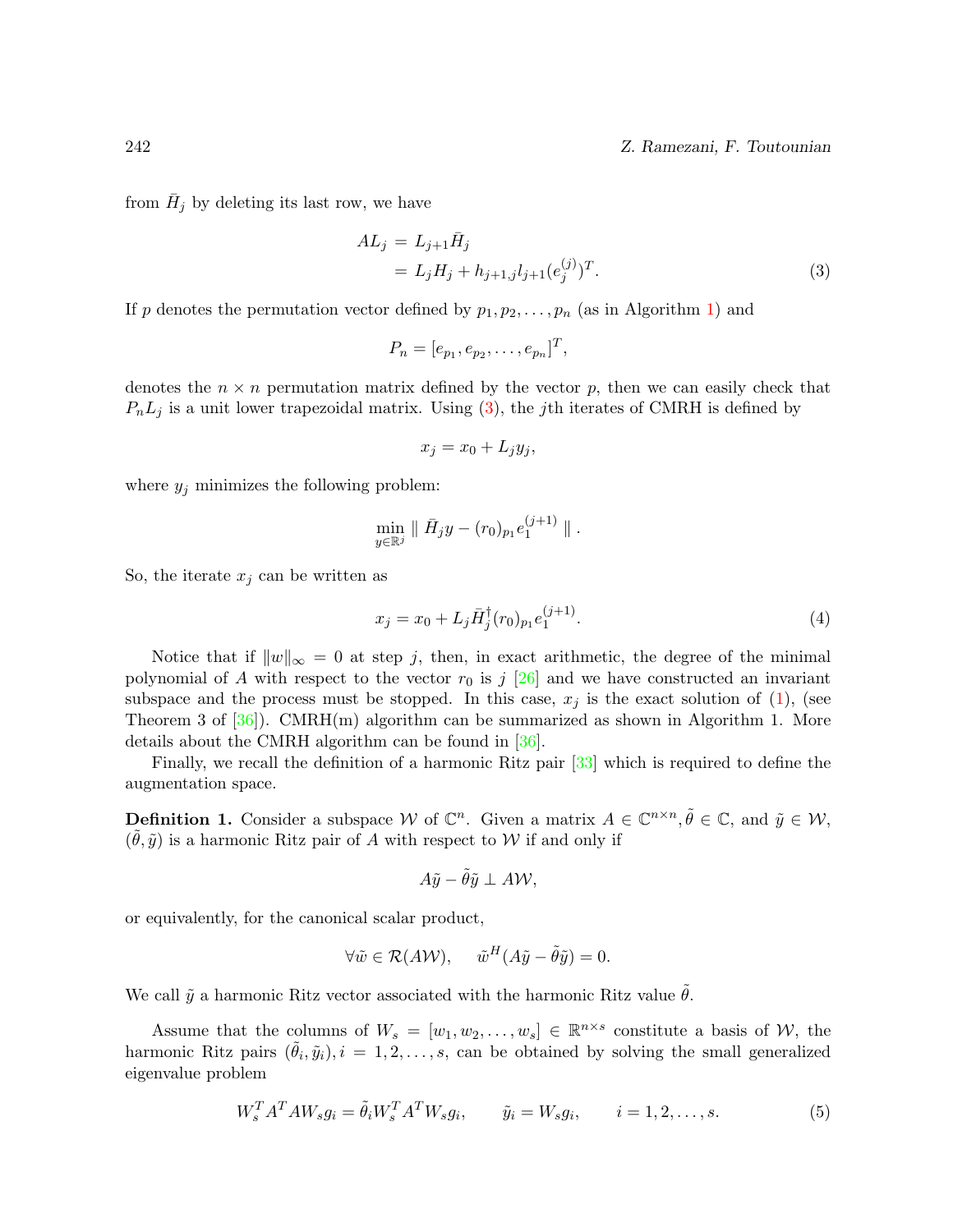### <span id="page-4-0"></span>Algorithm 1.  $CMRH(m)$  method

Choose m. Start: for given  $x_0$ , compute  $r_0 = b - Ax_0$  and set  $p = [1, 2, \ldots, n]^T$ . Determine  $i_0$  such that  $|(r_0)_{i_0}| = ||r_0||_{\infty}$ ,  $l_1 = r_0/(r_0)_{i_0}, p_1 \leftrightarrow p_{i_0}$ Iterate: For  $j = 1, \ldots, m$  $u = Al_i,$ For  $i=1,\ldots,j$  $h_{i,j} = (u)_{p_i},$  $u = u - h_{i,j} l_i,$ end If  $(j < n$  and  $u \neq 0)$  then Determine  $i_0 \in \{j+1, ..., n\}$  such that  $|(u)_{p_{i_0}}| = ||(u)_{p_{j+1}:p_n}||_{\infty}$ ,  $h_{j+1,j} = (u)_{p_{i_0}}, l_{j+1} = u/h_{j+1,j}, p_{j+1} \leftrightarrow p_{i_0}$ else  $h_{j+1,j} = 0$ , Stop. end If (an estimate of)  $||b - Ax_j||$  is small enough or  $j = n$  then  $x_j = x_0 + [l_1, \ldots, l_j] * y_j$ , where  $y_j$  minimizes  $|| \bar{H}_j y - (r_0)_{p_1} e_1^{(j+1)} ||, y \in \mathbb{R}^j$ . Stop iteration end end  $x_m = x_0 + [l_1, \ldots, l_m] * y_m$ , where  $y_m$  minimizes  $|| \bar{H}_m y - (r_0)_{p_1} e_1^{(m+1)} ||$ ,  $y \in \mathbb{R}^m$ .  $x_0 := x_m$ , go to Start.

## 3 Adding approximate eigenvector to the subspace

Restarting CMRH may lead to poor convergence and even stagnation. The convergence can be improved in many situations. For accelerating the convergence of restarting CMRH, as restarting GMRES [\[28,](#page-16-15) [29,](#page-16-7) [31\]](#page-16-8), we propose that approximate eigenvectors corresponding to a few of the smallest eigenvalues in magnitude be formed and added to the Krylov subspace for CMRH. We present two implementations of the augmented CMRH method. In the implementations presented here, the subspace of projection is of the form  $\mathcal{K} = \mathcal{K}_m + \mathcal{U}_k$ , where  $\mathcal{K}_m$  is the standard Krylov subspace whose dimension is m and  $\mathcal{U}_k = \text{span}\{U_k\}$  is a subspace with dimension k, where  $U_k = [\tilde{y}_1, \tilde{y}_2, \dots, \tilde{y}_k]$  with  $\tilde{y}_i, i = 1, \dots, k$ , being the harmonic Ritz vectors corresponding to the k smallest harmonic Ritz values (in magnitude).

Let  $s = m + k$ . In the first algorithm (called augmented-CMRH algorithm), the solution space  $K$  is defined by

$$
\mathcal{K} = \text{span}\{\tilde{y}_1, \tilde{y}_2, \dots, \tilde{y}_k, l_{k+1}, l_{k+2}, \dots, l_s\},\
$$

where  $l_{k+1}, l_{k+2}, \ldots, l_s$  are the Hessenberg vectors. Let  $W_s = [\tilde{y}_1, \tilde{y}_2, \ldots, \tilde{y}_k, l_{k+1}, l_{k+2}, \ldots, l_s]$ be the  $n \times s$  matrix whose columns are basis vectors for the augmented subspace K. We first compute the LU factorization with pivoting

<span id="page-4-1"></span>
$$
AU_k = L_k R_k,\tag{6}
$$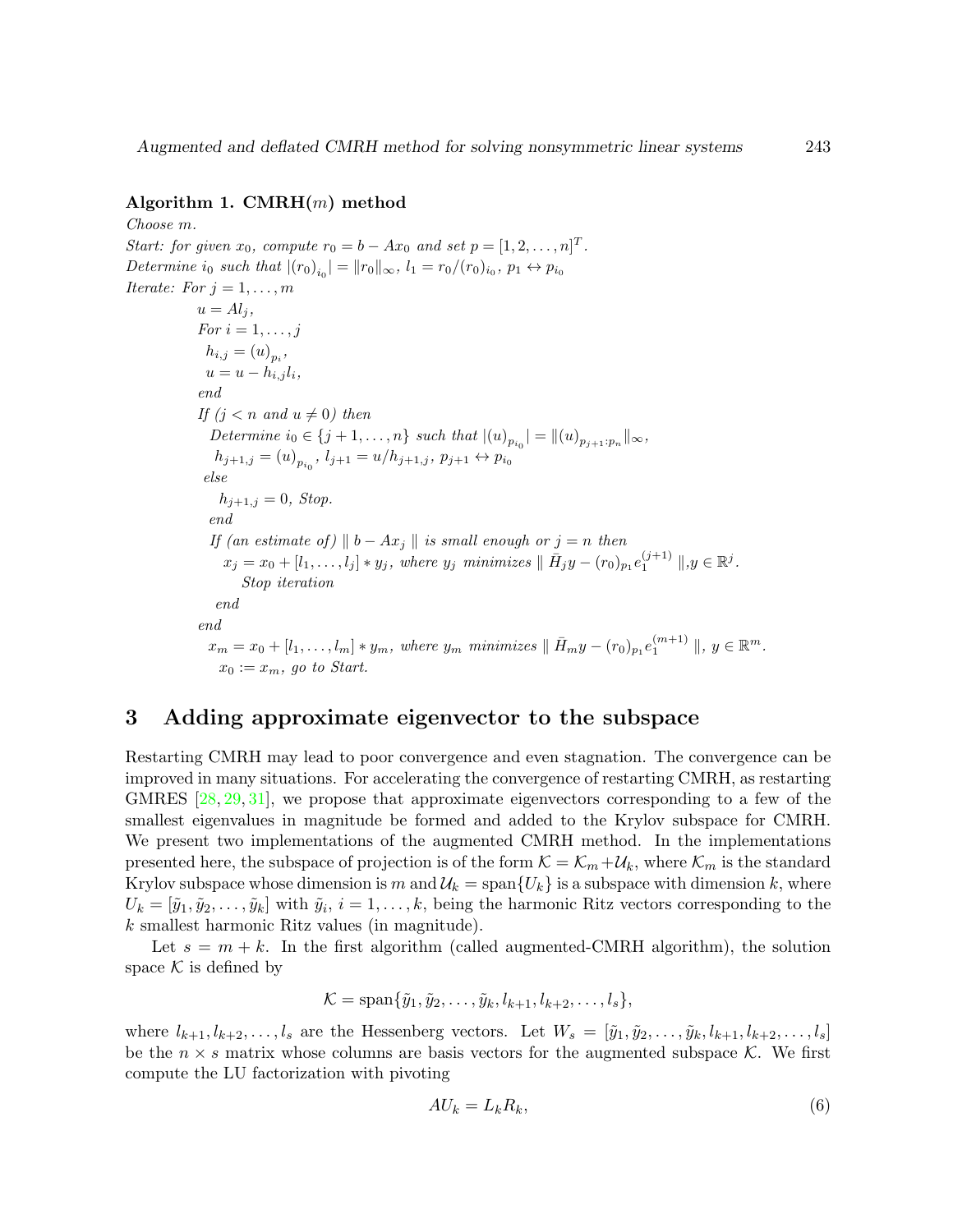where  $R_k \in \mathbb{R}^{k \times k}$  is upper triangular and  $L_k \in \mathbb{R}^{n \times k}$ . Let  $p = [p_1, p_2, \ldots, p_n]^T$  be the permutation vector and  $P_n = [e_{p_1}, e_{p_2}, \dots, e_{p_n}]^T$  be the permutation matrix defined by this LU factorization with pivoting, so,  $\hat{L}_k = P_n L_k$  is the lower trapezoidal matrix.

Letting  $P_k = [e_{p_1}, e_{p_2}, \dots, e_{p_k}]^T$  and using the oblique projector  $Q = L_k(P_k L_k)^{-1} P_k$  on the subspace generated by the basis  $L_k = [l_1, l_2, \ldots, l_k]$ , and along the subspace generated by the basis  $P_k^T = [e_{p_1}, e_{p_2}, \dots, e_{p_k}]$ , we define the normalized vector

<span id="page-5-0"></span>
$$
l_{k+1} = \frac{(I - L_k C_n) r_0}{((I - L_k C_n) r_0)_{\tilde{p}_{k+1}}},\tag{7}
$$

where  $C_n = (P_k L_k)^{-1} P_k$ ,  $r_0$  is the residual vector from previous cycle,  $\tilde{p}_{k+1} = i_0$ , and  $i_0$  satisfies  $||(I-L_kC_n)r_0||_{\infty} = |((I-L_kC_n)r_0)_{i_0}|$ . Using  $\tilde{p}_{k+1}$ , we update the permutation vector p. We then append columns to  $L_k$ , which are determined by a modified Hessenberg process with pivoting. The initial vector for the modified Hessenberg process is chosen to be  $l_{k+1}$ . The generated vectors are appended to the matrix  $L_k$  as they become available. After m steps of this modified Hessenberg process with pivoting, we have

<span id="page-5-1"></span>
$$
AW_s = L_{s+1}\bar{H}_s,\tag{8}
$$

where  $L_{s+1} = [L_k \quad l_{k+1}, \dots, l_{s+1}] \in \mathbb{R}^{n \times (s+1)}$ .

Let  $\tilde{p} = [p_1, \ldots, p_k, \tilde{p}_{k+1}, \ldots, \tilde{p}_n]^T$  denotes the updated permutation vector p and  $\tilde{P}_n =$  $[e_{p_1}, \ldots, e_{p_k}, e_{p_{k+1}}, \ldots, e_{p_n}]^T$  denotes the updated permutation matrix  $P_n$  obtained after m steps of the modified Hessenberg process with pivoting, then  $\hat{L}_{s+1} = \tilde{P}_n L_{s+1}$  is a lower trapezoidal matrix. We mention that the first column of trailing  $n \times (m+1)$  submatrix  $L_{s+1}(:, k+1:s+1)$  of  $L_{s+1}$  is  $l_{k+1}$  defined by [\(7\)](#page-5-0) and remaining columns of  $L_{s+1}(:, k+1:s+1)$  are determined by the m steps of the modified Hessenberg process. The leading principal  $k \times k$  submatrix of the upper Hessenberg matrix  $\bar{H}_s \in \mathbb{R}^{(s+1)\times s}$  is the upper triangular matrix  $R_k$  in the LU factorization [\(6\)](#page-4-1). The entries of the trailing m columns of  $\bar{H}_s$  are determined by the modified Hessenberg process. In addition, by defining the vector  $f_{s+1} = [\gamma_1, \ldots, \gamma_k, \gamma_{k+1}, 0, \ldots, 0]^T \in \mathbb{R}^{s+1}$ , where  $[\gamma_1, \ldots, \gamma_k]^T = C_n r_0$  and  $\gamma_{k+1} = ((I - L_k C_n) r_0)_{\tilde{p}_{k+1}}$ , we can easily show that  $r_0 = L_{s+1} f_{s+1}$ . The sth iterate of augmented CMRH is defined by

<span id="page-5-2"></span>
$$
x_s = x_0 + W_s d,\t\t(9)
$$

where  $d \in \mathbb{R}^s$ . From the relation [\(8\)](#page-5-1) and the definition of vector  $f_{s+1}$ , we have

$$
r_s = b - Ax_s = r_0 - AW_s d = L_{s+1}(f_{s+1} - \bar{H}_s d).
$$

Since  $L_{s+1}$  is not orthogonal, as CMRH method, we obtain d such that  $\| f_{s+1} - \bar{H}_s d \|$  is minimized. Hence [\(9\)](#page-5-2) can be written as

<span id="page-5-3"></span>
$$
x_s = x_0 + W_s \bar{H}_s^{\dagger} f_{s+1}.
$$

To find approximate eigenvectors of A, using the subspace spanned by the columns of  $W_s$ , the relation [\(5\)](#page-3-1), and  $AW_s = L_{s+1}\bar{H}_s$ , we solve the small generalized eigenvalue problem

$$
\bar{H}_s^T L_{s+1}^T L_{s+1} \bar{H}_s g_i = \tilde{\theta}_i \bar{H}_s^T L_{s+1}^T W_s g_i.
$$
\n(10)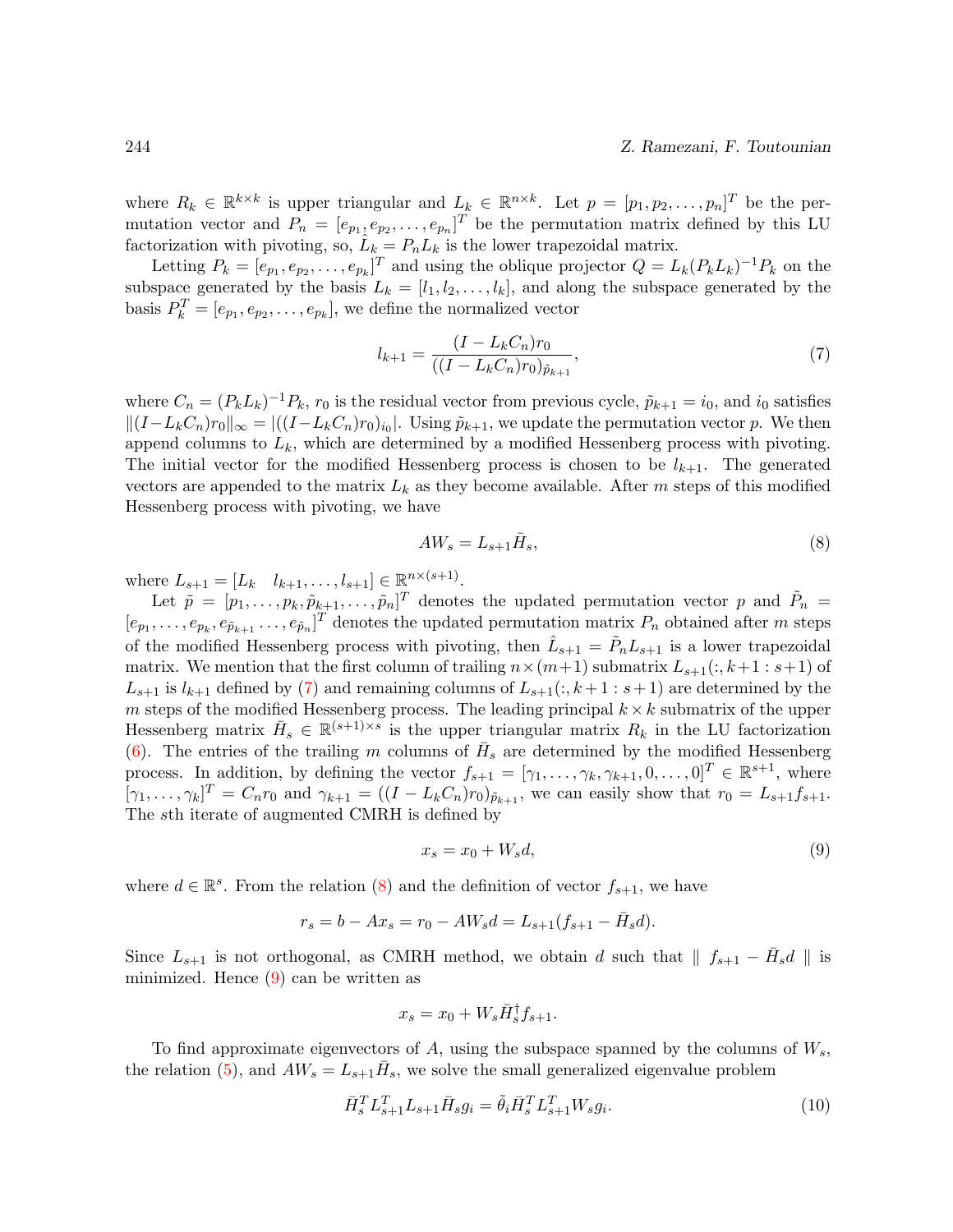The  $g_i$ 's associated with the k smallest harmonic Ritz values (in magnitude)  $\tilde{\theta}_i$  are needed and the corresponding harmonic Ritz vectors  $\tilde{y}_i = W_s g_i, i = 1, \ldots, k$ , will be used for adding to the next Krylov subspace. If  $\tilde{y}_i$  is complex, the real and imaginary parts are used separately.

We mention that, the implementation is a little different for the first cycle  $(i = 0)$ . Standard CMRH(s) is used and  $W_s = L_s$  is produced with the Hessenberg process by the initial vector  $r_0$ . The algorithm is given just for the second and subsequent runs.

Now we can summarize one restart cycle  $i$  of augmented-CMRH algorithm as shown in Algorithm [2.](#page-6-0)

#### <span id="page-6-0"></span>Algorithm 2. One restart cycle i of the augmented-CMRH $(m,k)$

Let  $\tilde{y}_1, \tilde{y}_2, \ldots, \tilde{y}_k$  be given harmonic Ritz vectors. Compute  $r_i = b - Ax_i$  and  $s = m + k$ . Set  $w_j = \tilde{y}_j$ , for  $j = 1, ..., k$  and  $p = [1, 2, ..., n]^T$ . Perform the LU factorization of  $AW_s(:, 1:k)$  as  $AW_s(:, 1:k) = L_kU_k$  with the permutation matrix  $P_k^T = [e_{p_1}, e_{p_2}, \dots, e_{p_n}].$ Set  $L_{s+1}(1:n,1:k) = L_k$  and  $H(1:k,1:k) = U_k$ , Set  $u = r_i$ For  $j = 1, \ldots, k$  $\gamma_j = (u)_{p_j}, \quad u = u - \gamma_j l_j$ end Determine  $i_0 \in \{k+1,\ldots,n\}$  such that  $|(u)_{p_{i_0}}| = ||(u)_{p_{k+1}:p_n}||_{\infty}$ , set  $\gamma_{k+1} = (u)_{p_{i_0}}$  and  $p_{k+1} \leftrightarrow p_{i_0}$ . Set  $l_{k+1} = u/\gamma_{k+1}$ , For  $j = k+1, \ldots, s$  $u = Al_i,$ For  $t = 1, \ldots, j$  $h_{t,j} = (u)_{p_t}, \quad u = u - h_{t,j}l_t,$ end If ( $u \neq 0$ ) then Determine  $i_0 \in \{j+1,\ldots,n\}$  such that  $|(u)_{p_{i_0}}| = ||(u)_{p_{j+1}:p_n}||_{\infty}, h_{j+1,j} = (u)_{p_{i_0}}, l_{j+1} = u/h_{j+1,j},$  $p_{j+1} \leftrightarrow p_{i_0}.$ else  $h_{j+1,j} = 0$ , Stop. end Set  $w_i = l_i$ . end Set  $L_{s+1} = [l_1, l_2, \ldots, l_{s+1}], W_s = [w_1, w_2 \ldots, w_s], \bar{H}_s = \{h_{i,j}\}_{1 \leq i \leq j+1; 1 \leq j \leq s}$ Set  $f_{s+1} = [\gamma_1, \ldots, \gamma_k, \gamma_{k+1}, 0, \ldots, 0]^T \in \mathbb{R}^{s+1}$ . Compute  $x_{i+1} = x_i + W_s \hat{d}$ , where  $\hat{d}$  minimizes  $|| f_{s+1} - \bar{H}_s d ||$ ,  $d \in \mathbb{R}^s$ . Solve the generalized eigen problem  $\bar{H}_s^T L_{s+1}^T L_{s+1} \bar{H}_s g_j = \tilde{\theta}_j \bar{H}_s^T L_{s+1}^T W_s g_j$  for the appropriate  $g_j$  and form  $\tilde{y}_i = W_s g_i$  for  $j = 1, 2, \ldots, k$ .

In the implementation of second algorithm (called CMRH-E), as GMRES-E [\[29\]](#page-16-7), we first generate the basis of the Krylov subspace  $\mathcal{K}_m$ , then we add the approximate eigenvectors to it. Suppose that  $[l_1, l_2, \ldots, l_m]$  have been produced by Hessenberg process (with pivoting) with initial vector  $r_0$ , and k harmonic Ritz vectors have been derived from the previous cycle. Let  $W_s = [l_1, l_2, \ldots, l_m, \tilde{y}_1, \tilde{y}_2, \ldots, \tilde{y}_k],$  a slight modification in the Hessenberg procedure is used to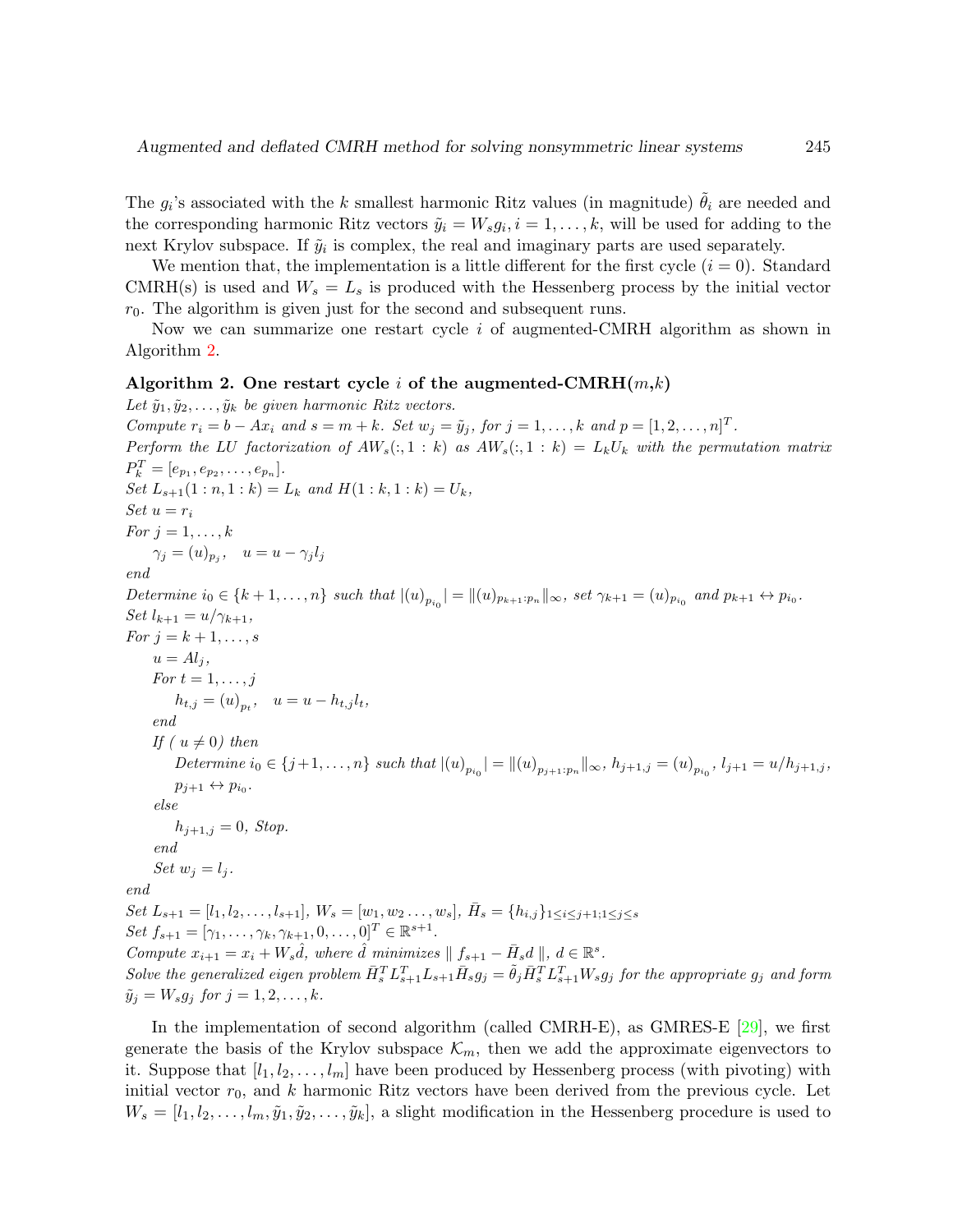deduce a trapezoidal basis of  $K$ . It consists of defining u in Algorithm 1 (line 5 of Algorithm [1\)](#page-4-0) now as

 $u = A l_j$   $(1 \leq j \leq m)$  and  $u = A \tilde{y}_{j-m}$   $(m+1 \leq j \leq s).$ 

With this definition, we obtain the modified Hessenberg relation  $AW_s = L_{s+1}H_s$ , where  $L_{s+1}$  $[l_1, l_2, \ldots, l_{s+1}]$  is an  $n \times (s+1)$  matrix and  $\overline{H}_s$  is an  $(s+1) \times s$  upper-Hessenberg matrix. Let  $P_{s+1} = [e_{p_1}, e_{p_2}, \dots, e_{p_n}]^T$  denotes the permutation matrix obtained after s steps of the modified Hessenberg process, then  $\hat{L}_{s+1} = P_{s+1} L_{s+1}$  is a lower trapezoidal matrix.

The approximate solution of system [\(1\)](#page-0-0) can be written as  $x_s = x_0 + W_s d$ , where  $d \in \mathbb{R}^s$ . So, we have

$$
r_s = b - Ax_s = r_0 - AW_s d = L_{s+1}((r_0)_{p_1}e_1^{(s+1)} - \bar{H}_s d).
$$

Since  $L_{s+1}$  is not orthogonal, as CMRH, by defining  $\bar{d}$  as

$$
\bar{d} = \underset{d \in \mathbb{R}^s}{\text{argmin}} || (r_0)_{p_1} e_1^{(s+1)} - \bar{H}_s d ||,
$$

the approximate solution  $x_s$  can be written as

$$
x_s = x_0 + W_s \bar{H}_s^{\dagger}(r_0)_{p_1} e_1^{(s+1)}.
$$

In this method, as augmented CMRH algorithm, the needed approximate eigenvectors of A can be found by using the subspace spanned by the columns of  $W_s$  and solving the small generalized eigenvalue problem [\(10\)](#page-5-3).

Putting these results together gives the Algorithm [3.](#page-7-0)

#### <span id="page-7-0"></span>Algorithm 3. One restarting cycle i of the CMRH- $E(m,k)$

Let  $\tilde{y}_1, \tilde{y}_2, \ldots, \tilde{y}_k$  be given harmonic Ritz vectors. Compute  $r_i = b - Ax_i$  and  $s = m + k$ . Set  $p = [1, 2, ..., n]^T$ . Determine i<sub>0</sub> such that  $|(r_i)_{i_0}| = ||r_i||_{\infty}, \ \beta = (r_i)_{i_0}, \ l_1 = r_i/\beta, \ p_1 \leftrightarrow p_{i_0}.$ For  $j = 1, \ldots, s$  $u = \begin{cases} A l_j & \text{if } j \leq m \\ A \tilde{z} & \text{if } k \text{ series} \end{cases}$  $A\tilde{y}_{j-m}$  otherwise. For  $t = 1, \ldots, j$  $h_{t,j} = (u)_{p_t},$  $u = u - h_{t,j} l_t,$ end If ( $u \neq 0$ ) then Determine  $i_0 \in \{j+1, ..., n\}$  such that  $|(u)_{p_{i_0}}| = ||(u)_{p_{j+1}:p_n}||_{\infty}$ ,  $h_{j+1,j} = (u)_{p_{i_0}}, l_{j+1} = u/h_{j+1,j}, p_{j+1} \leftrightarrow p_{i_0}$ else  $h_{i+1,j} = 0$ , Stop. end end Set  $L_{s+1} = [l_1, l_2, \ldots, l_{s+1}], W_s = [l_1, \ldots, l_m, \tilde{y}_1, \ldots, \tilde{y}_k], \bar{H}_s = \{h_{i,j}\}_{1 \leq i \leq j+1; 1 \leq j \leq s}$ Compute  $x_{i+1} = x_i + W_s \hat{d}$ , where  $\hat{d}$  minimizes  $|| \beta e_1^{(s+1)} - \bar{H}_s d ||$ ,  $d \in \mathbb{R}^s$ , Solve the generalized eigen problem  $\bar{H}_s^T L_{s+1}^T L_{s+1} \bar{H}_s g_j = \tilde{\theta}_j \bar{H}_s^T L_{s+1}^T W_s g_j$  for the appropriate  $g_j$  and form  $\tilde{y}_j = W_s g_j$ , for  $j = 1, 2, \ldots, k$ .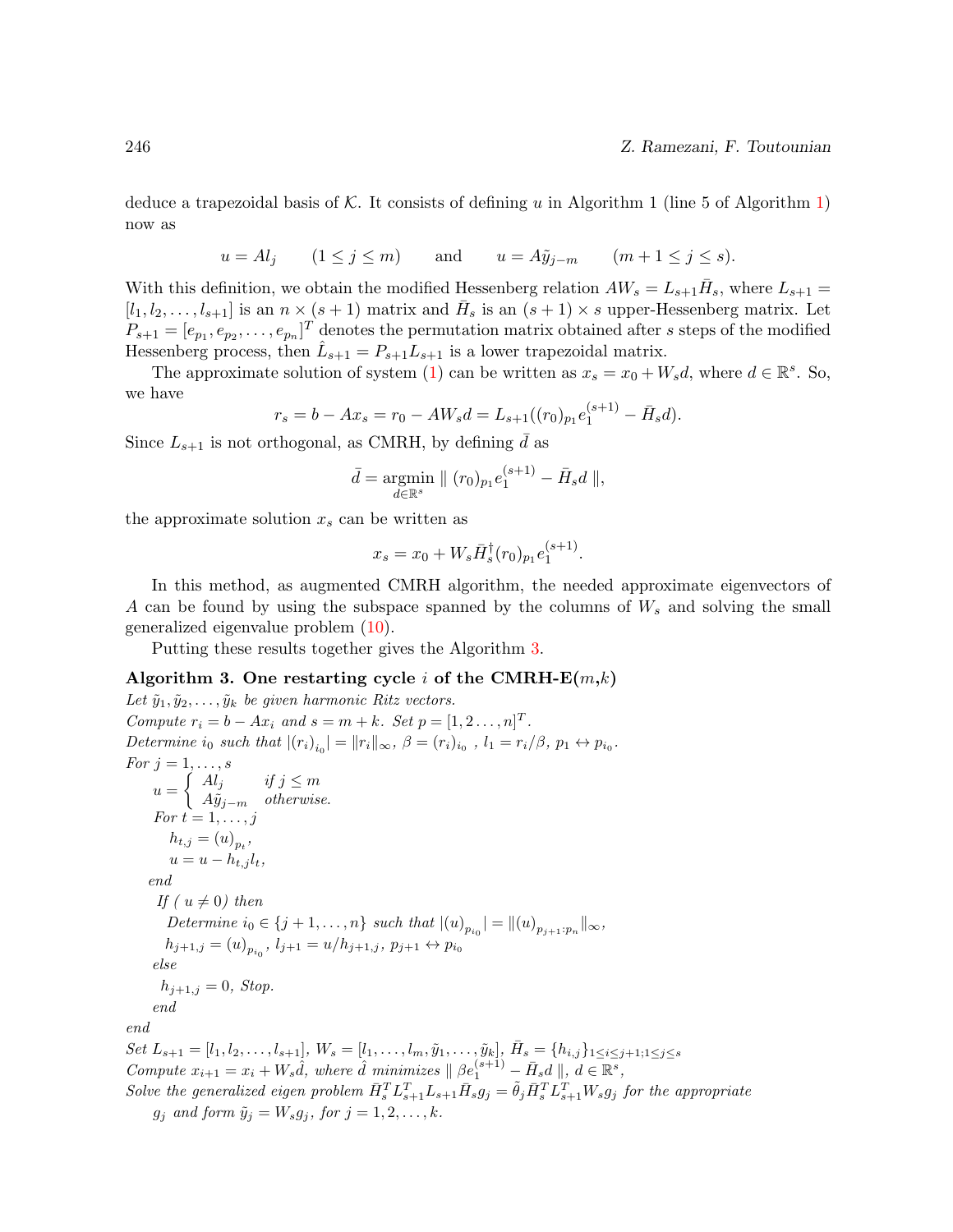## 4 CMRH with deflated restarting

The general idea of deflation is to split the approximation space into two complementary subspaces such that the linear system projected onto one of these subspaces, referred to as the deflated linear system, will be easier to solve iteratively than the original linear system [\(1\)](#page-0-0). These subspaces can be chosen in different ways. The Krylov subspace method is then confined in one of this subspace, by projecting the initial residual into this space and by replacing A by its restriction to this space. If the projection operator is chosen properly, the deflated linear system will be easier to solve iteratively than the original linear system. We combine simultaneously deflation and augmentation in the CMRH method. In this case, the search space  $K$  will be

$$
\mathcal{K}=\mathcal{K}_m(\hat{A},\hat{r}_0)+\mathcal{U}_k,
$$

where  $\mathcal{U}_k$  is the augmentation space of dimension k,  $\mathcal{K}_m(\hat{A}, \hat{r}_0)$  represents the deflated Krylov subspace, A refers to the deflated operator, and  $\hat{r}_0$  refers to the deflated residual. Given any initial guess  $x_0$  and  $s = m + k$ , we consider an approximation solution of the form

$$
x_s \in x_0 + \mathcal{K}_m(\hat{A}, \hat{r}_0) + \mathcal{U}_k.
$$

This implies the following relation for the residual

$$
r_s \in r_0 + A\mathcal{K}_m(\hat{A}, \hat{r}_0) + A\mathcal{U}_k.
$$

As in [\[31\]](#page-16-8); we select  $\mathcal{U}_k$  as an approximate invariant subspace and update this subspace at the end of each cycle. Let  $U_k$  be an  $n \times k$  matrix whose columns vectors form a basis of the approximate invariant subspace  $\mathcal{U}_k$ . Assume that  $Z = AU_k$ , then the matrix  $E := Z^T Z$  is nonsingular. We define the  $n \times n$  matrices

<span id="page-8-0"></span>
$$
Q := ZE^{-1}Z^T, \qquad P := I_n - Q. \tag{11}
$$

We note that  $P^2 = P$ ,  $PAU_k = 0$ , and  $(AU_k)^T P = 0$ , so, P is the projection on  $(AU_k)^{\perp}$  along  $A\mathcal{U}_k$ .

Using matrices  $(11)$  and matrix  $U_k$ , we set up the deflated system

<span id="page-8-1"></span>
$$
\hat{A}x = \hat{b},\tag{12}
$$

where  $\hat{A} := PA$  and  $\hat{b} := Pb$ . We point out that  $\hat{A}$  is completely determined by A and the choice of the matrix  $U_k$ . Also, the system  $(12)$  is consistent, since it results from a left-multiplication of the consistent matrix equation  $Ax = b$  with P.

Since  $PAU_k = 0$ , PA is singular, hence it is important to analyze the possibilities of a break down when solving the linear system [\(12\)](#page-8-1). In the next subsection, we show that when CMRH is used to solve the deflated system [\(12\)](#page-8-1), as GMRES, a break down can not occur if the condition  $\mathcal{N}(PA) \cap \mathcal{R}(PA) = \{0\}$  holds.

By using  $\hat{r}_0 = \hat{b} - \hat{A}x_0$  and the Hessenberg process (with pivoting) started with  $l_1 = \hat{r}_0/(\hat{r}_0)_{p_1}$ , where  $|(\hat{r}_0)_{p_1}| = ||\hat{r}_0||_{\infty}$ , we can construct the basis  $L_m = [l_1, l_2, \ldots, l_m]$  for the Krylov subspace  $\mathcal{K}_m(\hat{A}, \hat{r}_0) = \text{span}\{\hat{r}_0, \hat{A}\hat{r}_0, \dots, \hat{A}^{m-1}\hat{r}_0\}.$  We have also the Hessenberg relation

<span id="page-8-2"></span>
$$
\hat{A}L_m = L_{m+1}\bar{H}_m,\tag{13}
$$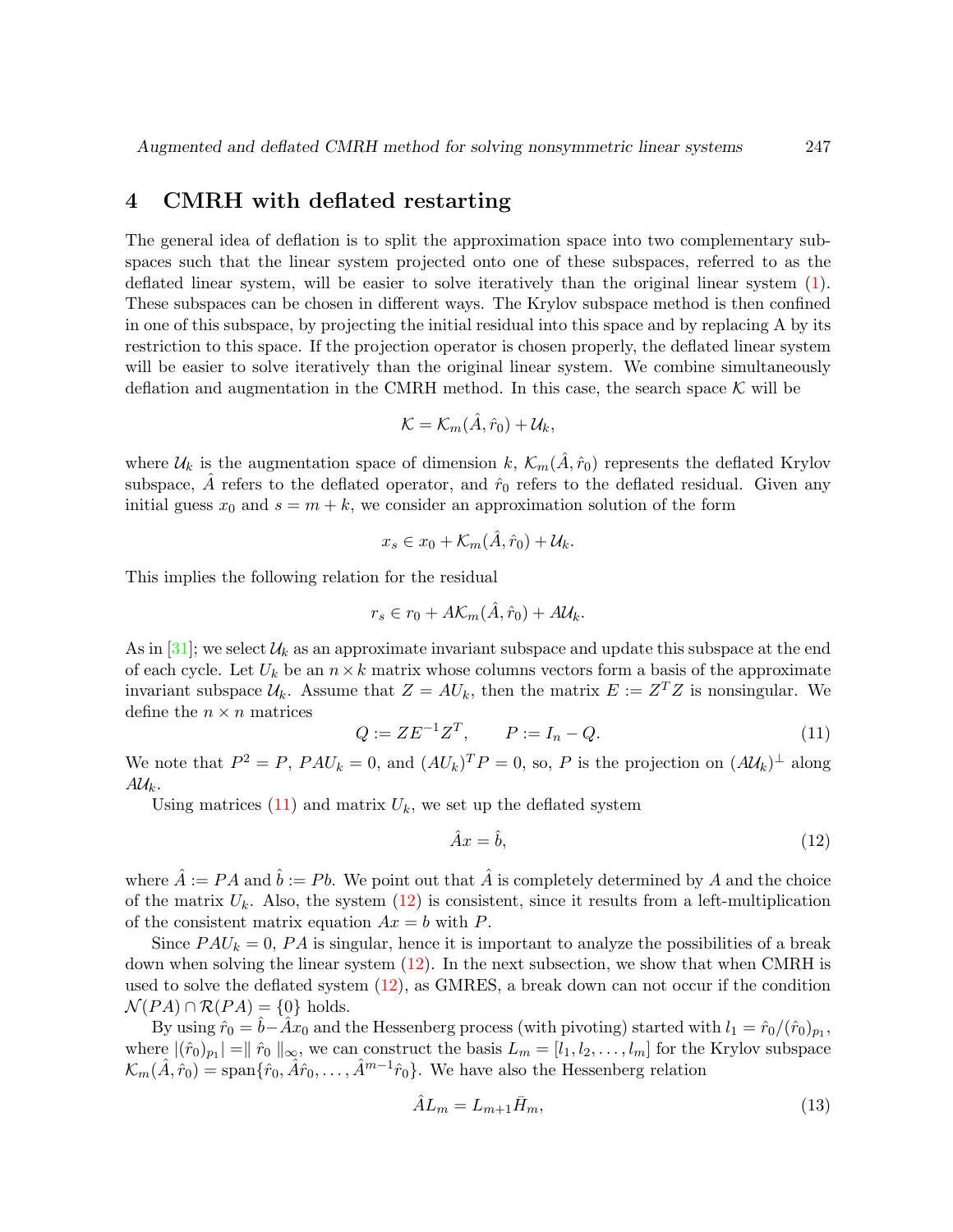where  $H_m$  is an  $(m+1) \times m$  upper Hessenberg matrix. Hence the approximate solution  $x_s$  from the affine space  $x_0 + \mathcal{K}_m(A, \hat{r}_0) + \mathcal{U}_k$  can be written as

$$
x_s = x_0 + L_m k_s + U_k c_s,
$$

with coordinate vectors  $k_s \in \mathbb{R}^m$  and  $c_s \in \mathbb{R}^k$ . So, we have

$$
r_s = b - Ax_s = r_0 - AL_m k_s - AU_k c_s.
$$

Let  $\beta = (\hat{r}_0)_{p_1}$ . From [\(13\)](#page-8-2),  $Z = AU_k$ , and  $\hat{r}_0 = Pr_0 = (I_n - Q)r_0$ , we have

$$
r_s = \beta l_1 + Qr_0 - (\hat{A} + QA)L_m k_s - Zc_s
$$
  
=  $\beta l_1 + ZE^{-1}Z^{T}r_0 - L_{m+1}\bar{H}_m k_s - ZE^{-1}Z^{T}AL_m k_s - Zc_s$   
=  $[Z \quad L_{m+1}]B_s,$ 

where

$$
B_s = \begin{bmatrix} E^{-1}Z^T r_0 \\ e_1^{(m+1)} \beta \end{bmatrix} - \begin{bmatrix} I_k & E^{-1}C_m \\ 0 & \bar{H}_m \end{bmatrix} \begin{bmatrix} c_s \\ k_s \end{bmatrix},
$$

with  $C_m = Z^T A L_m \in \mathbb{R}^{k \times m}$ . Since  $[Z \quad L_{m+1}]$  has not orthonormal columns, for computing  $c_s$ and  $k_s$ , we impose the following minimizing condition on the residual vectors  $r_s$ 

$$
\min \| B_s \| = \min_{k_s \in \mathbb{R}^m, c_s \in \mathbb{R}^k} \| \begin{bmatrix} E^{-1} Z^T r_0 \\ e_1^{(m+1)} \beta \end{bmatrix} - \begin{bmatrix} I_k & E^{-1} C_m \\ 0 & \bar{H}_m \end{bmatrix} \begin{bmatrix} c_s \\ k_s \end{bmatrix} \| \,. \tag{14}
$$

This problem decouples into an  $(m+1) \times m$  least squares problem for  $k_s$  and an explicit formula for  $c_s$ :

$$
\min_{k_s \in \mathbb{R}^m} \| \beta e_1^{(m+1)} - \bar{H}_m k_s \|, \qquad c_s := E^{-1} Z^T r_0 - E^{-1} C_m k_s.
$$

We observe that the explicit inclusion of  $U_k$  can be omitted when instead we first construct the iterate  $\hat{x}_m = x_0 + L_m k_s \in x_0 + \mathcal{K}_m(A, \hat{r}_0)$  by using the quasi minimal residual norm and then apply the correction  $x_s = \hat{x}_m + U_k c_s$ . We can easily show that the projected residuals are equal to the original ones.

To define the subspace  $U_k$  for the next cycle, first we use the subspace spanned by the columns of  $W_s = [U_k \quad L_m]$  which satisfies the relation

<span id="page-9-0"></span>
$$
AW_s = \hat{W}_{s+1}\bar{G}_s,\tag{15}
$$

where

$$
\hat{W}_{s+1} = [Z \quad L_{m+1}], \qquad \bar{G}_s = \begin{bmatrix} I_k & E^{-1}C_m \\ 0 & \bar{H}_m \end{bmatrix} . \tag{16}
$$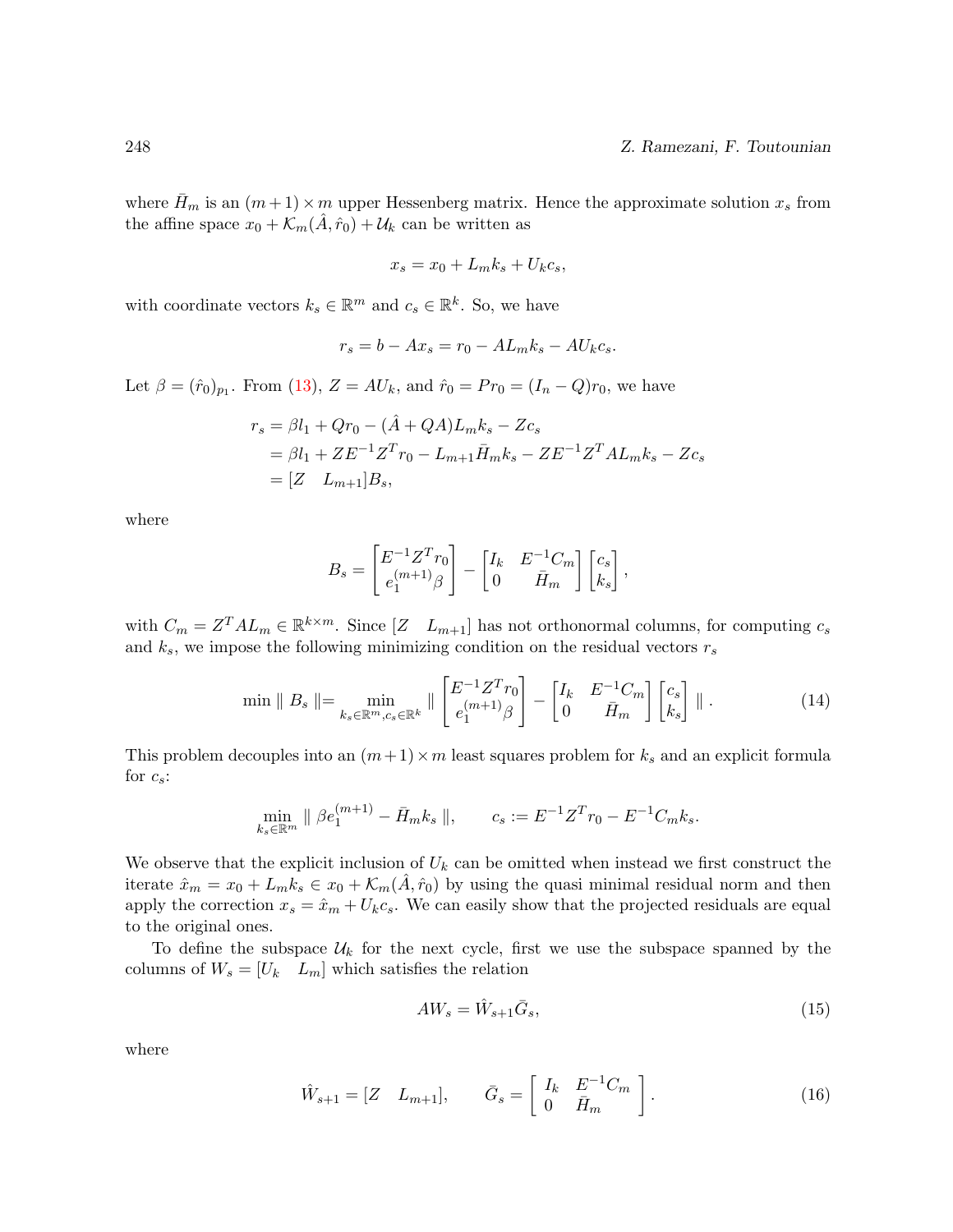By using [\(5\)](#page-3-1) and [\(15\)](#page-9-0), we compute the required harmonic Ritz pairs  $(\theta_j, \tilde{y}_j)$ ,  $j = 1, \ldots, s$ , by solving the small generalized eigenvalue problem

$$
\bar{G}_s^T \hat{W}_{s+1}^T \hat{W}_{s+1} \bar{G}_s g_j = \tilde{\theta}_j \bar{G}_s^T \hat{W}_{s+1}^T W_s g_j, \qquad \tilde{y}_j = W_s g_j. \tag{17}
$$

Next, we store the k eigenvectors  $g_j$  associated with the smallest eigenvalues (in magnitude)  $\theta_j$ in  $G_k$  and define  $\tilde{Y}_k = W_s G_k$ . By performing the LU factorization (with pivoting) of  $\bar{G}_s G_k$ , as  $\bar{G}_s G_k = \hat{L}_k \hat{U}_k$ , (with the permutation matrix  $\hat{P}_k = [e_{p_1}^{(s+1)}, e_{p_2}^{(s+1)}, \dots, e_{p_{s+1}}^{(s+1)}]^T$ ), we define

$$
U_k^{new} = \tilde{Y}_k \hat{U}_k^{-1} \quad \text{and} \quad Z^{new} = \hat{W}_{s+1} \hat{L}_k.
$$

These relations and [\(15\)](#page-9-0) together imply that  $AU_k^{new} = Z^{new}$ .

Putting these results together gives the following algorithm.

#### Algorithm 4. One restart cycle i of the CMRH-DR

Let  $U_k$  and  $Z = AU_k$  be given matrices. Compute  $r_i = b - Ax_i$  and  $s = m + k$ . Set  $p = [1, 2, ..., n]^T$ . Compute  $E = Z^T Z$ ,  $Q = Z E^{-1} Z^T$ ,  $P = I_n - Q$ . Compute  $\hat{r}_i = Pr_i$  and  $\hat{A} = PA$ . Determine  $i_0$  such that  $|(\hat{r}_i)_{i_0}| = ||\hat{r}_i||_{\infty}, \ \beta = (\hat{r}_i)_{i_0}, \ p_1 \leftrightarrow p_{i_0}, \ c = \beta e_1.$ Perform m Hessenberg steps with  $\hat{A}$ , letting  $l_1 = \hat{r}_0/\beta$  and generating  $L_{m+1}$ ,  $\bar{H}_m$ , and  $C_m = Z^T A L_m.$  $Set\ W_s = [U_k \quad L_m],\ \hat{W}_{s+1} = [Z \quad L_{m+1}] \ \ and \ \bar{G}_s = \begin{bmatrix} I_k \quad E^{-1}C_m \end{bmatrix}$  $0$   $\bar{H}_m$  . Solve min  $\| c - \bar{H}_m k_s \|$  for  $k_s$ . Compute  $c_s = E^{-1}Z^{T}r_0 - E^{-1}C_{m}k_s$ . Compute  $x_{i+1} = x_i + L_m k_s + U_k c_s$ ,  $r_{i+1} = b - Ax_{i+1}$ . Compute the k eigenvectors  $g_j$  associated with the smallest eigenvalues (in magnitude)  $\tilde{\theta}_j$  of  $\bar{G}_s^T \hat{W}_{s+1}^T \hat{W}_{s+1} \bar{G}_s g_j = \tilde{\theta}_j \bar{G}_s^T \hat{W}_{s+1}^T W_s g_j$  and store in  $G_k$ . Compute  $\tilde{Y}_k = W_s G_k$ 

Perform the LU factorization of  $\bar{G}_s G_k$  as  $\bar{G}_s G_k = \hat{L}_k \hat{U}_k$  and  $\hat{P}_k = [e_{p_1}^{(s+1)}, e_{p_2}^{(s+1)}, \dots, e_{p_{s+1}}^{(s+1)}]^T$ Compute  $Z = \hat{W}_{s+1} \hat{L}_k$ ,  $U_k = \tilde{Y}_k \hat{U}_k^{-1}$ . (Then we have  $Z = AU_k$ )

For the first run, standard CMRH(s) is used and  $W_s = L_s$ ,  $\hat{W}_{s+1} = L_{s+1}$ , and  $\bar{G}_s = \bar{H}_s$  are produced with the Hessenberg process by the initial vector  $r_0$ .

#### 4.1 CMRH for a singular systems

A deflated matrix  $\hat{A}$  is singular if  $U_k \neq 0$ , and we have to discuss whether the application of CMRH to the deflated system yields a well defined sequence of iterates that terminates with a solution. The application of GMRES to such systems has been analyzed in  $[7,17,22]$  $[7,17,22]$  $[7,17,22]$ . As in  $[7]$ ; we state the following lemma for the properties of CMRH applied to singular consistent systems.

**Lemma 1.** Apply CMRH to [\(1\)](#page-0-0) and suppose that  $\dim K_k = k$  for some  $k \geq 0$ . Then exactly one of the following holds:

(i) dim  $A(\mathcal{K}_k) = k - 1$  and  $A(x_0 + z) \neq b$  for every  $z \in \mathcal{K}_k$ ;

(ii) dim  $A(\mathcal{K}_k) = k$ , dim  $\mathcal{K}_{k+1} = k$ ,  $x_k$  is uniquely defined, and  $Ax_k = b$ ;

(iii) dim  $A(\mathcal{K}_k) = k$ , dim  $\mathcal{K}_{k+1} = k+1$ ,  $x_k$  is uniquely defined, and  $Ax_k \neq b$ .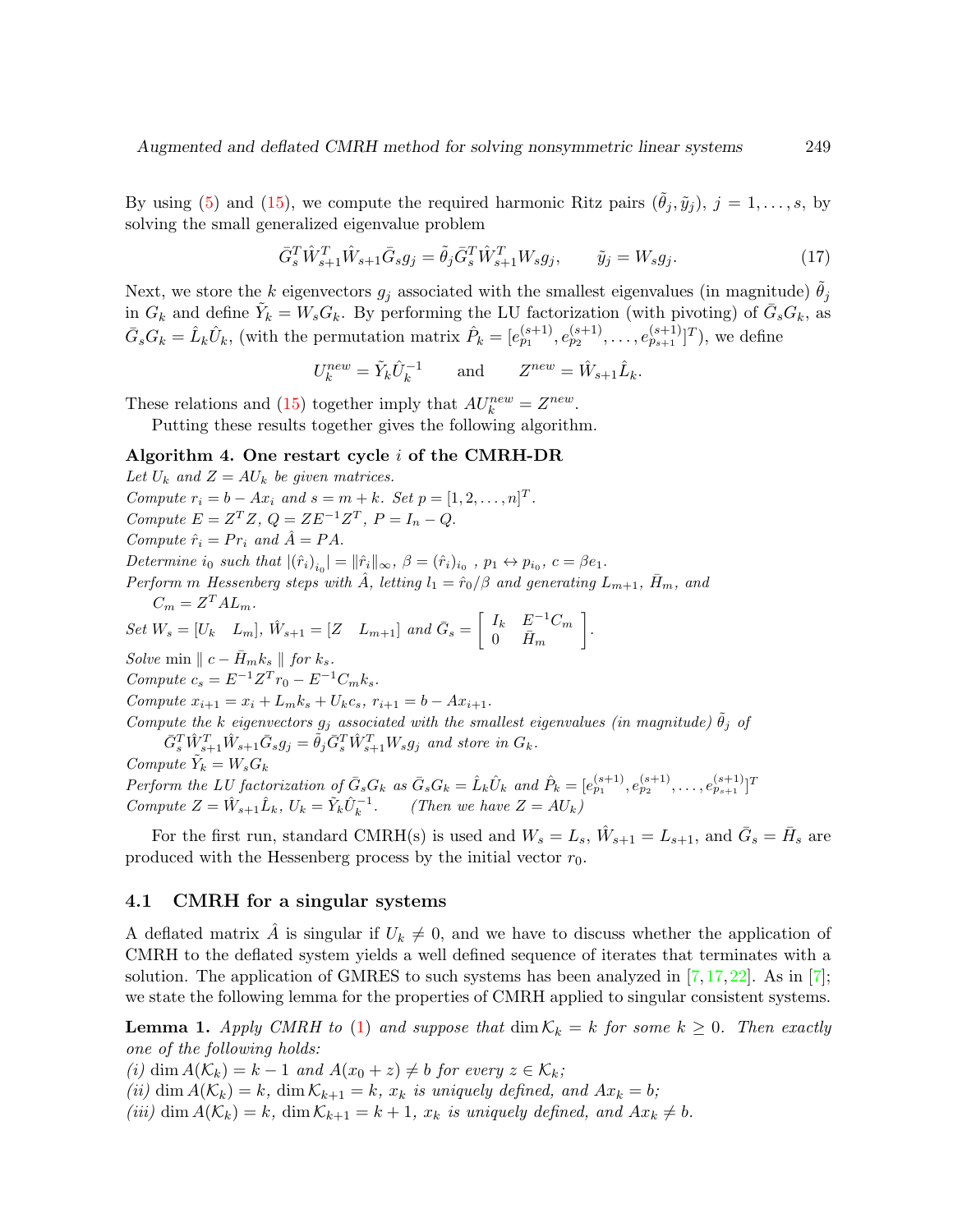*Proof.* As shown in Lemma 2.1 in [\[7\]](#page-15-13), we have  $k - 1 \leq \dim A(\mathcal{K}_k) \leq k$  for all  $k \geq 0$ . We have also  $r_0 \notin A(\mathcal{K}_{k-1})$  if  $k > 0$ . If dim  $A(\mathcal{K}_k) = k - 1$ , then conclusions (ii) and (iii) can not hold. In this case, as in [\[7\]](#page-15-13); we can show that for every  $z \in \mathcal{K}_k$ , we have  $A(x_0 + z) \neq b$ , and (only) conclusion (i) holds.

If  $\dim A(\mathcal{K}_k) = k$ , from  $A(\mathcal{K}_k) \subseteq \mathcal{K}_{k+1}$ , we have  $k = \dim A(\mathcal{K}_k) \leq \dim \mathcal{K}_{k+1} \leq k+1$ . If  $\dim \mathcal{K}_{k+1} = k$ , then we must have  $A(\mathcal{K}_k) = \mathcal{K}_{k+1}$  and, hence  $r_0 \in A(\mathcal{K}_k)$  and  $Al_k \in \mathcal{K}_k$ , then  $l_{k+1} = 0$ . In this case, from [\(3\)](#page-3-0), we have  $AL_k = L_k H_k$ , rank $(H_k) = k$ , and consequently

$$
(\bar{H}_k)^{\dagger} = ((H_k)^{-1}, 0). \tag{18}
$$

So, the iterate  $x_k$ , defined by [\(4\)](#page-3-2), can be written as follows

$$
x_k = x_0 + L_k(H_k)^{-1}(r_0)_{p_1}e_1^{(k)}.
$$

Using  $AL_k = L_kH_k$  and the last equality, we have

$$
r_k = b - Ax_k = r_0 - (r_0)_{p_1} AL_k(H_k)^{-1} e_1^{(k)}
$$
  
=  $r_0 - (r_0)_{p_1} L_k H_k(H_k)^{-1} e_1^{(k)} = r_0 - (r_0)_{p_1} l_1 = 0.$ 

Thus  $Ax_k = b$ , and (only) conclusion (ii) holds. If  $\dim K_{k+1} = k+1$ , then  $l_{k+1} \neq 0$  in  $AL_k = L_{k+1}H_k + h_{k+1,k}l_{k+1}(e_k^{(k)})$  $(k)$ <sup>T</sup>. It follows that the decomposition  $AL_k = L_{k+1} \bar{H}_k$  exists, the columns of the matrix  $L_{k+1}$  form a basis of  $\mathcal{K}_{k+1}$ , and the matrix  $\bar{H}_k$  is of full rank and the iterate  $x_k$  can be uniquely defined by [\(4\)](#page-3-2). In this case, we have  $r_0 \notin A(\mathcal{K}_k)$ ,  $r_k \neq 0$ ,  $Ax_k \neq b$ and (only) conclusion *(iii)* holds.  $\Box$ 

Using this lemma, the next two theorems give condition under which the CMRH iterates converge safely to a solution of the system. The proof is similar to the ones of Theorem 2.2 in  $[7]$  and Theorem 4.1 in  $[16]$ , so we omit them here.

**Theorem 1.** If the CMRH method is applied to  $(1)$ , then, at some step, either (a) CMRH breaks down through rank deficiency of the least-squares problem

$$
\min_{d \in \mathbb{R}^k} \parallel \bar{H}_k d - (r_0)_{p_1} e_1^{(k+1)} \parallel,
$$

without determining a solution  $x_k = x_0 + L_k d_k$  or

(b) CMRH determines a solution without breakdown and then breaks down at the next step through degeneracy of the Krylov subspace.

**Theorem 2.** Consider an arbitrary matrix  $\hat{A} \in \mathbb{C}^{n \times n}$  and a vector  $\hat{b} \in \mathcal{R}(\hat{A})$  (i.e., the linear system  $Ax = b$  is consistent). Then the following conditions are equivalent: 1. For each initial guess  $x_0 \in \mathbb{R}^n$ , the CMRH method applied to the linear equation  $\hat{A}x = \hat{b}$  is well defined at each iteration step k and it terminates with a solution of the system. 2.  $\mathcal{N}(A) \cap \mathcal{R}(A) = \{0\}.$ 

Finally, by using the above results, we can show that, just as for deflated GMRES [\[16\]](#page-15-14), for each initial guess  $x_0 \in \mathbb{R}^n$ , the CMRH method applied to the singular consistent equation [\(12\)](#page-8-1) is well defined at each iteration step and it terminates with a solution of the system when  $\mathcal{U}_k$  is an invariant subspace, i.e., when  $A\mathcal{U}_k = \mathcal{U}_k$ .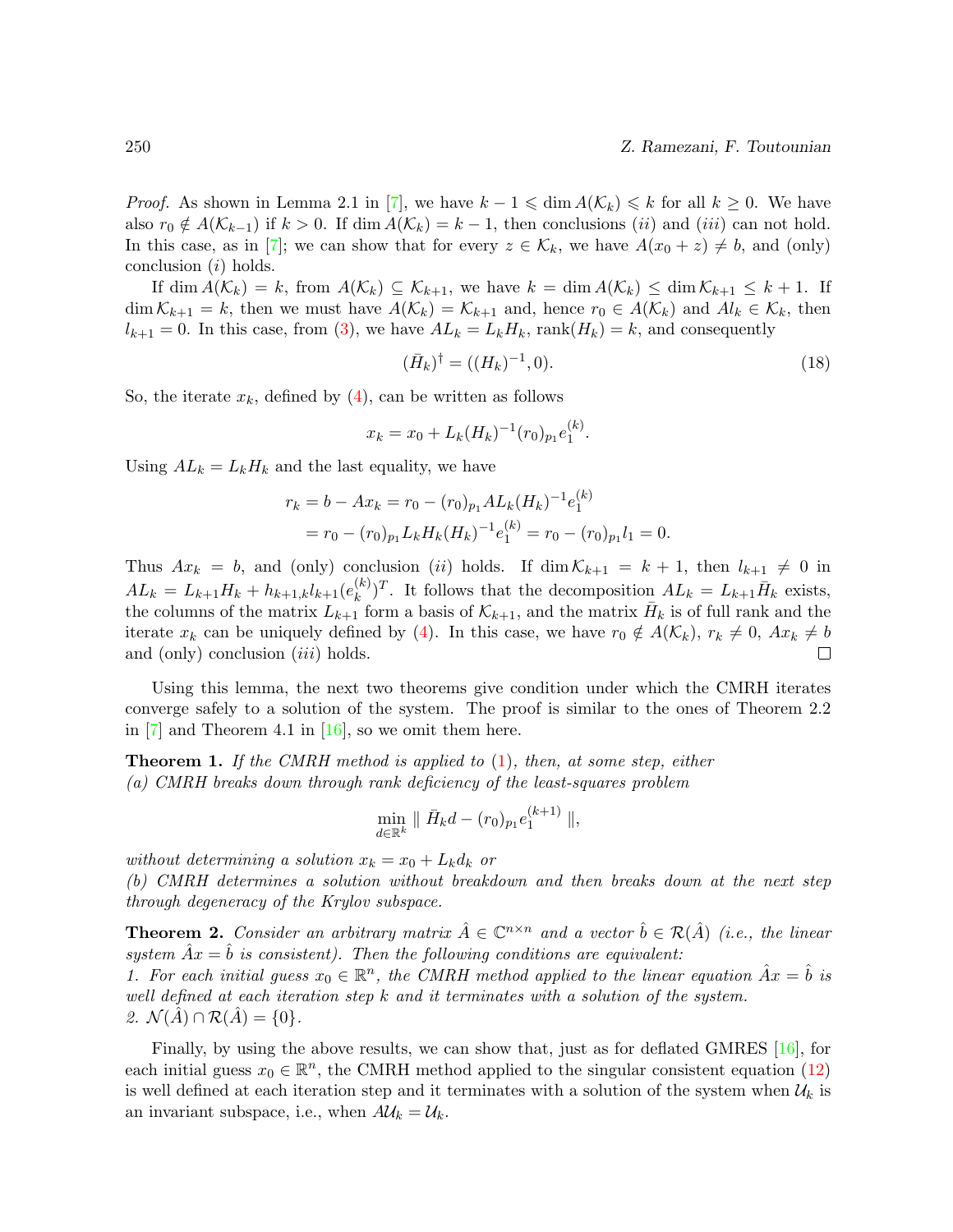### 5 Numerical expriments

In this section, we present some results of solving linear systems of the form  $Ax = b$  to illustrate the performance of the proposed algorithms. The codes are written in the programming package Matlab and tested on a Workstation Intel Corei3, 2.40GHz. For all problems, the initial vector is the zero vector. For all matrices, the right-hand side was taken to be a vector with entries having random values between 0 and 1. The Jacobi (or diagonal) preconditioner has been used for all the test problems. The stopping criterion  $||r_i|| < 10^{-8}||r_0||$  was used. The maximum allowed number of cycles is  $kmax = 3000$ . We compare CMRH $(m + k)$  with augmented-CMRH $(m, k)$ , CMRH-E $(m,k)$ , and CMRH-DR $(m,k)$  methods.

For the first set of examples, we used the matrices

$$
A_1(i,j) = \begin{cases} \epsilon, & \text{if } i = j, \\ \frac{2\min(i,j)-1}{n-i+j}, & \text{if } i \neq j, \end{cases}
$$

with  $n = 100$ ,  $\epsilon = 0.1$ , and  $\epsilon = 0.0001$ , and

$$
A_2 = \begin{pmatrix} \epsilon & 1 & & & \\ -1 & \epsilon & 1 & & \\ & & \epsilon & 1 & \\ & & & \ddots & \ddots & \\ & & & & -1 & \epsilon \end{pmatrix},
$$

with  $n = 100$ ,  $\epsilon = 0.01$ , and  $\epsilon = 0.0001$  [\[6\]](#page-15-15).

For the second set of experiments, we used some matrices from Matrix Market collection<sup>\*</sup> for the matrix A. These matrices with their generic properties are given in Table [1.](#page-12-1) In Table

<span id="page-12-1"></span>

|  | Table 1: Test problem information. |
|--|------------------------------------|
|--|------------------------------------|

| $Matrix\$            | order | sym.         | nnz    |
|----------------------|-------|--------------|--------|
| nos3                 | 960   | Yes          | 8402   |
| c d d e 1            | 961   | Nο           | 4681   |
| Sherman1             | 1000  | Yes          | 2375   |
| Sherman4             | 1104  | No           | 3786   |
| Sherman <sub>5</sub> | 3312  | No           | 20793  |
| Saylr4               | 3564  | $N_{\Omega}$ | 22316  |
| poisson3Da           | 13514 | Nο           | 352762 |

[2,](#page-13-0) we give the number of cycles (Cycle), and the matrix-vector products (Mvp) required for convergence. The notation "×" means that the relative residual norms have not reached the accuracy  $10^{-8}$  after 3000 cycles. The results presented in Table [2](#page-13-0) indicate that the augmented- $CMRH(m,k)$ , CMRH-E $(m,k)$ , and CMRH-DR $(m,k)$  are effective for these problems and they are much better than standard  $\text{CMRH}(m + k)$ . As we observe, these examples get better results with CMRH-DR $(m,k)$  in terms of matrix-vector products (except for Sherman4 which has better results with augmented-CMRH(18,2)). In addition, using four approximate eigenvectors

<span id="page-12-0"></span><sup>∗</sup>National institute of Standards and Technology: Matrix Market. <http://math.nist.gov/Matrix-Market>.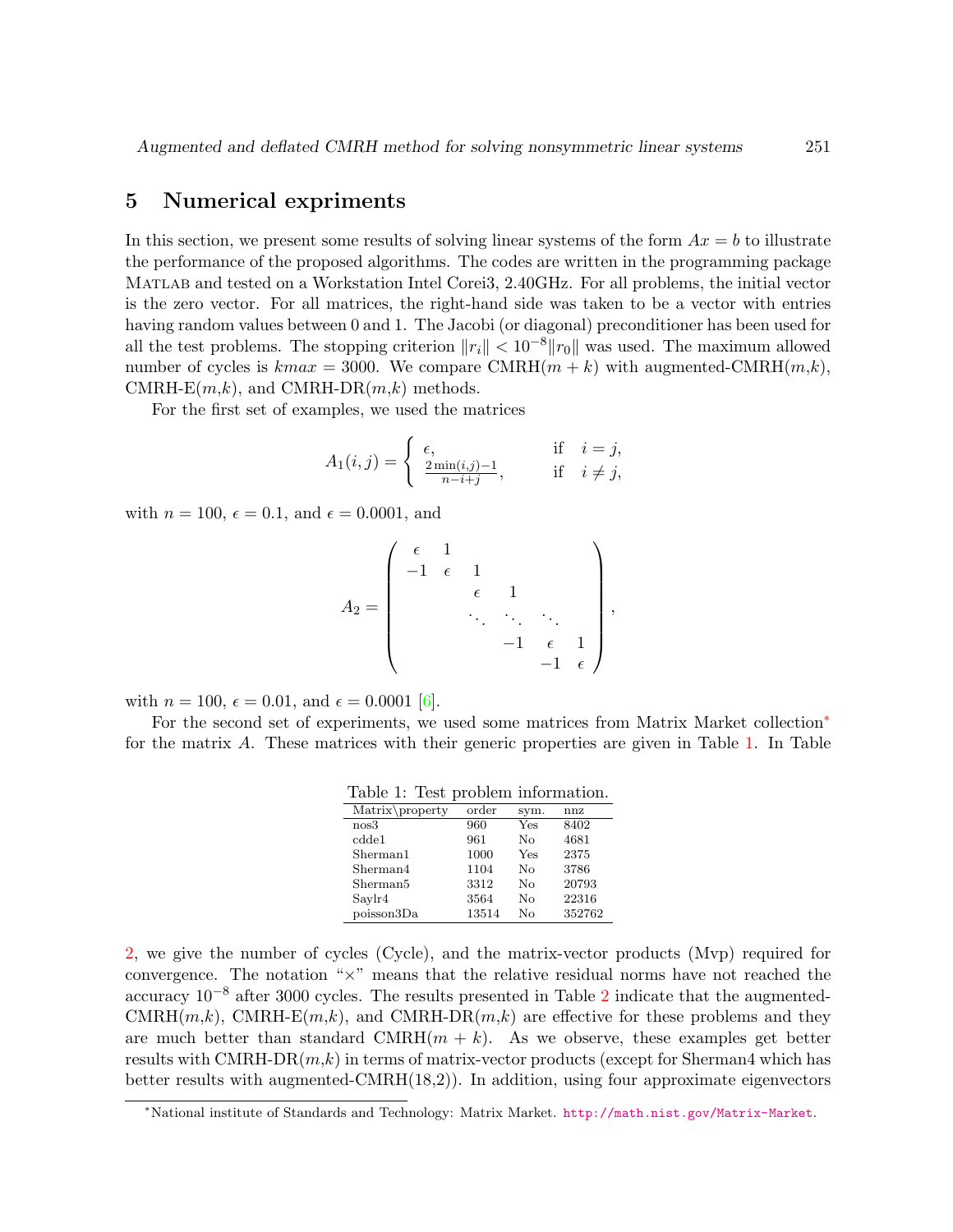|                      |                 |                  |                 | $CMRH(m+k)$ | augmented-CMRH $(m,k)$ |          | $CMRH-E(m,k)$ |          | $CMRH-DR(m,k)$ |       |
|----------------------|-----------------|------------------|-----------------|-------------|------------------------|----------|---------------|----------|----------------|-------|
| Matrix               | m               | k                | Cycle           | Mvp         | Cycle                  | Mvp      | Cycle         | Mvp      | Cycle          | Mvp   |
| $A_1$ with           | 20              | $\mathbf{0}$     | 688             | 13760       |                        |          |               |          |                |       |
| $\epsilon = 0.1$     | 18              | $\,2$            |                 |             | 125                    | 2500     | 96            | 1920     | 99             | 1784  |
|                      | 16              | $\overline{4}$   |                 |             | $51\,$                 | 1020     | 60            | 1200     | 47             | 756   |
| $A_1$ with           | $\overline{20}$ | $\overline{0}$   | 63              | 1260        |                        |          |               |          |                |       |
| $\epsilon = 0.0001$  | 18              | $\boldsymbol{2}$ |                 |             | 17                     | 340      | 26            | 520      | 16             | 290   |
|                      | 16              | $\overline{4}$   |                 |             | 12                     | 240      | 18            | 360      | 12             | 196   |
| $A_2$ with           | $\overline{20}$ | $\overline{0}$   | 426             | 8520        |                        |          |               |          |                |       |
| $\epsilon = 0.01$    | 18              | $\,2$            |                 |             | 70                     | 1400     | 76            | 1520     | 65             | 1172  |
|                      | 16              | $\overline{4}$   |                 |             | 42                     | 840      | 46            | 920      | 35             | 564   |
| $A_2$ with           | $\overline{20}$ | $\overline{0}$   | 577             | 11540       |                        |          |               |          |                |       |
| $\epsilon$ =0.0001   | 18              | $\,2$            |                 |             | 77                     | 1540     | 71            | 1420     | 60             | 1082  |
|                      | 16              | $\,4\,$          |                 |             | 41                     | 820      | 49            | 980      | 36             | 580   |
| Sherman1             | 20              | $\boldsymbol{0}$ | 69              | 1380        |                        |          |               |          |                |       |
|                      | 18              | 2                |                 |             | 32                     | 640      | $38\,$        | 760      | 31             | 560   |
|                      | 16              | 4                |                 |             | 22                     | 440      | 24            | 480      | 21             | 340   |
| Sherman4             | 20              | $\boldsymbol{0}$ | 19              | 380         |                        |          |               |          |                |       |
|                      | 18              | $\boldsymbol{2}$ |                 |             | 7                      | 140      | 8             | 160      | 8              | 146   |
|                      | 16              | $\overline{4}$   |                 |             | $\overline{7}$         | 140      | 8             | 160      | $\,7$          | 116   |
| Sherman <sub>5</sub> | $\overline{20}$ | $\overline{0}$   | $\overline{38}$ | 760         |                        |          |               |          |                |       |
|                      | 18              | $\boldsymbol{2}$ |                 |             | 11                     | 220      | 12            | 240      | 11             | 200   |
|                      | 16              | $\overline{4}$   |                 |             | 11                     | 220      | 12            | 240      | 11             | 180   |
| cdde1                | $\overline{20}$ | $\boldsymbol{0}$ | 425             | 8500        |                        |          |               |          |                |       |
|                      | 18              | $\boldsymbol{2}$ |                 |             | 13                     | 260      | 22            | 440      | 12             | 218   |
|                      | 16              | $\sqrt{4}$       |                 |             | 11                     | 220      | 17            | 340      | 10             | 164   |
| nos3                 | 20              | $\overline{0}$   | 1118            | 22360       |                        |          |               |          |                |       |
|                      | 18              | $\,2$            |                 |             | 58                     | 1160     | 59            | 1180     | 45             | 812   |
|                      | 16              | $\,4\,$          |                 |             | 23                     | 460      | 41            | 820      | 19             | 308   |
| poisson3Da           | 20              | $\boldsymbol{0}$ | 23              | 460         |                        |          |               |          |                |       |
|                      | 18              | 2                |                 |             | 13                     | 260      | 13            | 260      | 13             | 236   |
|                      | 16              | 4                |                 |             | 13                     | 260      | 13            | 260      | 12             | 196   |
| Saylr4               | $\overline{20}$ | $\overline{0}$   | $\times$        | $\times$    |                        |          |               |          |                |       |
|                      | 18              | $\,2$            |                 |             | $\times$               | $\times$ | 2233          | 44660    | 1471           | 26480 |
|                      | 16              | $\overline{4}$   |                 |             | 2710                   | 54200    | $\times$      | $\times$ | 768            | 12292 |

<span id="page-13-0"></span>Table 2: Cycles and matrix-vector products required for convergence.

 $(m = 16$  and  $k = 4)$  gives the lowest number of cycles and matrix-vector products for all test matrices (except for matrix Saylr4 which have better results with CMRH-E(18,2)).

For the matrices Sherman1, Sherman4, Sherman5, and Saylr4, the relative residual norms  $(\|r_i\|/\|r_0\|)$  are plotted against the number of matrix-vector products. See figures 1 and 2 for the graph of convergence of the methods. These figures show that augmented-CMRH(17,3),  $CMRH-E(17,3)$ , and  $CMRH-DR(17,3)$  compete well for these examples and are much better than CMRH(20). CMRH-DR is also better than augmented-CMRH and CMRH-E in terms of matrixvector products. The augmented-CMRH $(17,3)$  and CMRH- $E(17,3)$  have similar convergence. Finally, we mention that, for Saylr4 (Fig. 2 (right)),  $CMRH(20)$  is not convergence in 3000 cycles and reaches the relative residual norm of  $0.0023$ , while augmented-CMRH $(17,3)$ , CMRH- $E(17,3)$ , and CMRH-DR $(17,3)$  need 25820, 23240, and 14810 Myps and have the relative residual norms of 9.8022e-09, 9.4538e-09, and 9.8836e-09, respectively.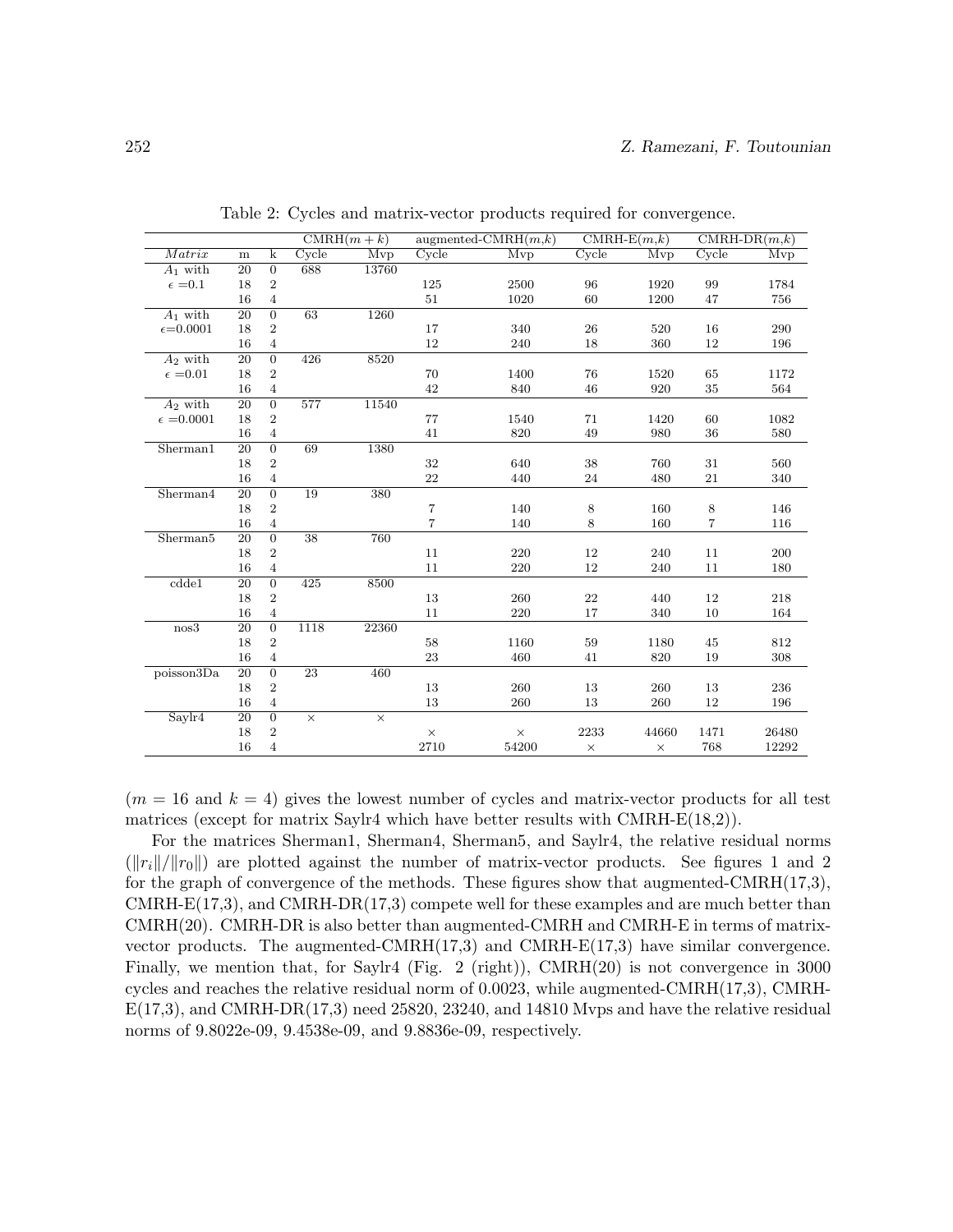

Figure 1: The relative residual norm against matrix-vector products for the matrices Sherman1 (left) and Sherman4 (right).



Figure 2: The relative residual norm against matrix-vector products for matrices Sherman5 (left) and Saylr4 (right).

## 6 Conclusions

In this paper, we have described three methods that accelerate the convergence of  $CMRH(m)$ . The techniques are straightforward and easy to implement. Numerical experiments show that the new methods can shrink the slow convergence phase and thus considerably accelerate the convergence of CMRH. The methods are not really needed for easy problems where few restarts are used. The experiments show that the results of CMRH-DR algorithm are often better than those of augmented-CMRH and CMRH-E algorithms.

## References

- <span id="page-14-0"></span>[1] A. Alia, H. Sadok, M. Souli, CMRH method as iterative solver for boundary element acoustic systems, Eng. Anal. Bound. Elem. 36 (2012) 346–350.
- [2] S. Amini, F. Toutounian, M. Gachpazan, The block CMRH method for solving nonsymmetric linear systems with multiple right-hand sides, J. Comput. Appl. Math. 337 (2018) 166–174.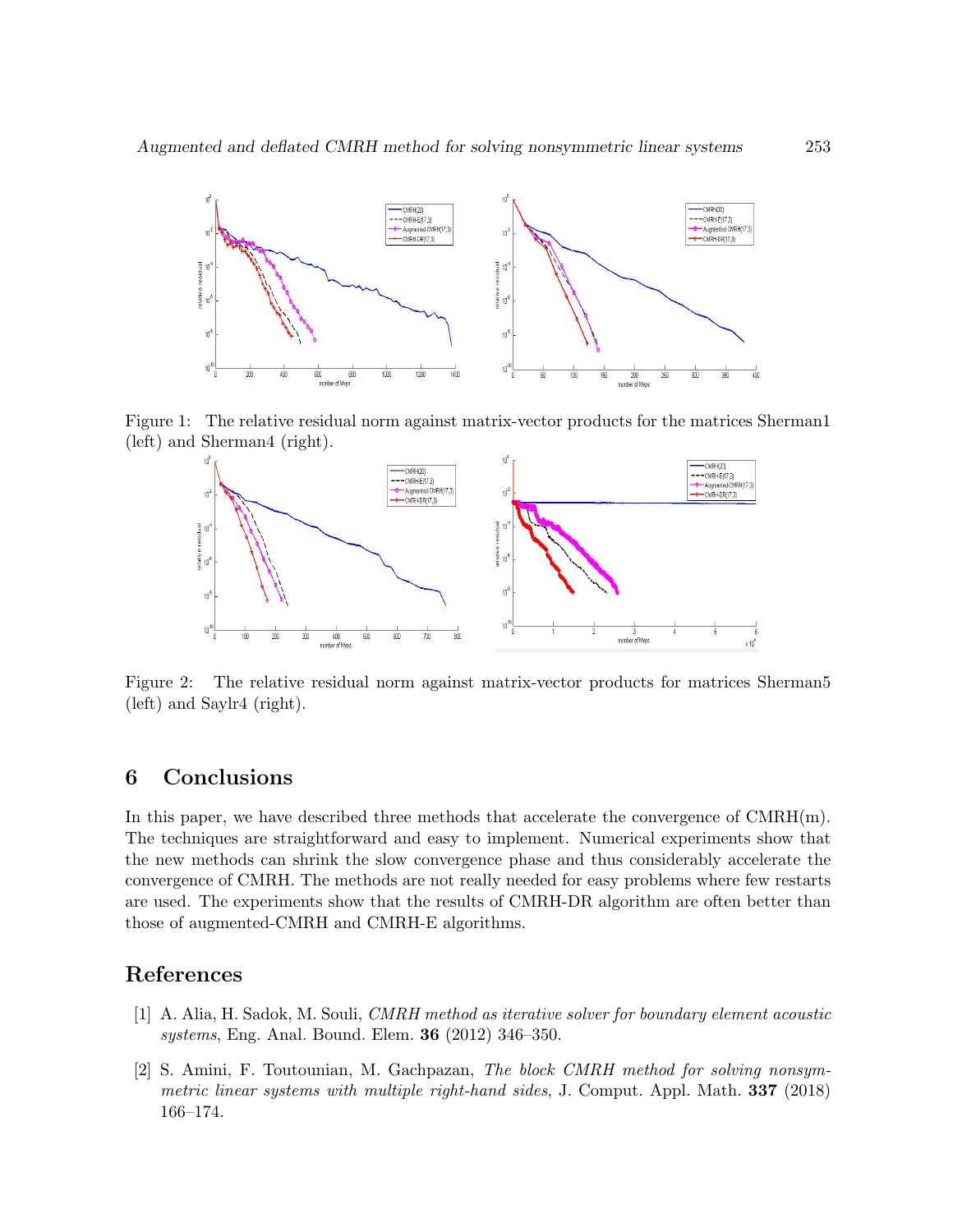- <span id="page-15-0"></span>[3] S. Amini, F. Toutounian, Weighted and flexible versions of block CMRH method for solving nonsymmetric linear systems with multiple right-hand sides, Comput. Math. Appl.  $76$ (2018) 2011–2021.
- <span id="page-15-9"></span>[4] J. Baglama, L. Reichel, Augmented GMRES-type methods, Numer. Linear Algebra Appl. 14 (2007) 337–350.
- <span id="page-15-10"></span>[5] A.H. Baker, E.R. Jessup, T. Manteuffel, A technique for accelarating the convergence of restarted GMRES, SIAM J. Matrix Anal. Appl. 26 (2005) 962–984.
- <span id="page-15-15"></span>[6] P.N. Brown, A theoretical comparison of the Arnoldi and the GMRES algorithms, SIAM J. Sci. Statist. Comput. 12 (1991) 58–78.
- <span id="page-15-13"></span>[7] P.N. Brown, H.F. Walker, GMRES on (nearly) singular systems, SIAM J. Matrix Anal. Appl. 18 (1997) 37–51.
- <span id="page-15-4"></span>[8] A. Chapman, Y. Saad, Deflated and augmented Krylov subspace techniques, Numer. Linear Algebra Appl. 4 (1997) 43–66.
- <span id="page-15-3"></span>[9] Z. Dostál, *Conjugate gradient method with preconditioning by projector*, Int. J. Comput. Math. **23** (1988) 315–323.
- <span id="page-15-8"></span>[10] K. Du, J. Duintjer Tebbens, G. Meurant, Any admissible harmonic Ritz value set is possible for GMRES, Electron. Trans. Numer. Anal. 47 (2017) 37–56.
- <span id="page-15-7"></span>[11] J. Duintjer Tebbens, G. Meurant, Any Ritz value behavior is possible for Arnoldi and for GMRES, SIAM J. Matrix Anal. Appl. 33 (2012) 958– 978.
- <span id="page-15-5"></span>[12] J. Duintjer Tebbens, G. Meurant, On the convergence of Q-OR and Q-MR Krylov methods for solving nonsymmetric linear systems, BIT  $56$  (2016) 77–97.
- <span id="page-15-2"></span>[13] S. Duminil, A parallel implementation of the CMRH method for dense linear systems, Numer. Algorithms 63 (2013) 127–142.
- <span id="page-15-1"></span>[14] S. Duminil, M. Heyouni, P. Marion, H. Sadok, Algorithms for the CMRH method for dense linear systems, Numer. Algorithms. 71 (2016) 383–394.
- <span id="page-15-11"></span>[15] Y. Erlangga, R. Nabben, Deflation and balancing preconditioners for Krylov subspace methods applied to nonsymmetric matrices, SIAM J. Matrix Anal. Appl. 30 (2008) 684–699.
- <span id="page-15-14"></span>[16] A. Gaul, M. Gutknecht, J. Liesen, R. Nabben. Deflated and augmented Krylov subspace methods: Basic facts and a breakdown-free deflated MINRES, MATHEON Preprint 759, Technical University, 2011.
- <span id="page-15-12"></span>[17] A. Gaul, M. Gutknecht, J. Liesen, R. Nabben. A framework for deflated and augmented Krylov subspace methods, SIAM J. Matrix Anal. Appl. 34 (2013) 495–518.
- <span id="page-15-6"></span>[18] A. Greenbaum, Z. Strakos, Matrices that generate the same Krylov residual spaces, Part of the The IMA Volumes in Mathematics and its Applications book series (IMA, volume 60), Pages 95–118, 1994.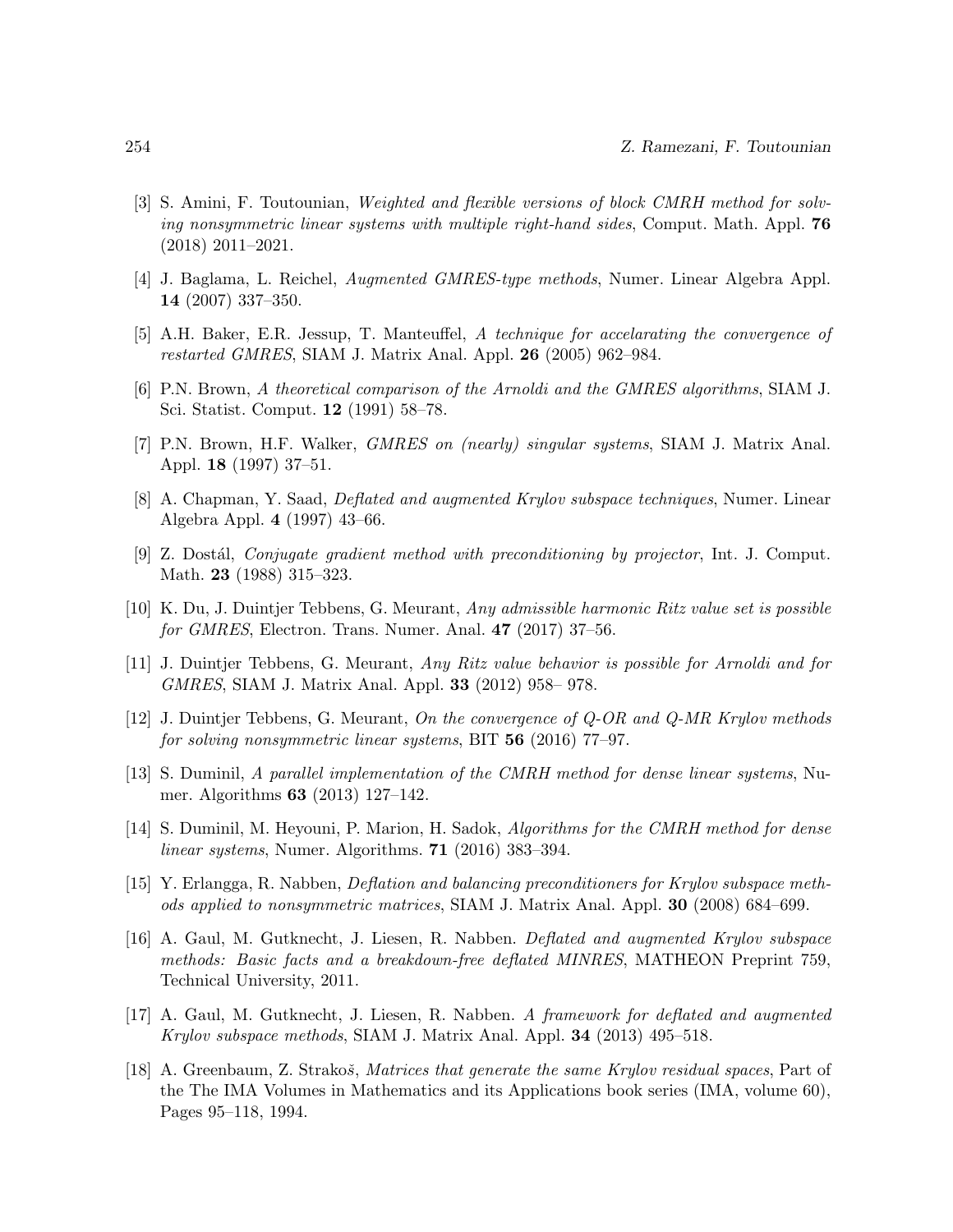- <span id="page-16-10"></span>[19] A. Greenbaum, V. Pták, and Z. Strakoš, Any nonincreasing convergence curve is possible for GMRES, SIAM J. Matrix Anal. Appl. 17 (1996) 465– 469.
- <span id="page-16-1"></span>[20] X. M. Gu,T. Z. Huang, B. Carpentieri, A. Imakura, K. Zhang, and L. Du, Efficient variants of the CMRH method for solving multi-shifted non-Hermitian linear systems, J. Comput. Appl. Math. 375 (2020)
- <span id="page-16-2"></span>[21] X. M. Gu, T. Z. Huang, G. Yin, B. Carpentieri, C. Wen, and L. Du, Restarted Hessenberg method for solving shifted nonsymmetric linear systems, J. Comput. Appl. Math. 331 (2018) 166–177.
- <span id="page-16-11"></span>[22] M. H. Gutknecht, Spectral deflation in Krylov solvers: a theory of coordinate space based methods, Electron. Trans. Numer. Anal. 39 (2012) 156–185.
- <span id="page-16-12"></span>[23] M.H. Gutknecht, Deflated and augmented Krylov subspace methods: a framework for deflated BiCG and related solvers, SIAM J. Matrix Anal. Appl. 35 (2014) 1444–1466.
- <span id="page-16-0"></span>[24] M. Heyouni, H. Sadok, A new implementation of the CMRH method for solving dense linear systems, J. Comput. Appl. Math. 213 (2008) 387–399.
- <span id="page-16-3"></span>[25] M. Heyouni, A. Essai, Matrix Krylov subspace methods for linear systems with multiple right-hand sides, Numer. Algorithms. 40 (2005) 137–156.
- <span id="page-16-13"></span>[26] N. J. Higham, Functions of Matrices: Theory and Computation, SIAM, Philadelphia (2008)
- <span id="page-16-4"></span>[27] J. Lai, L. Lu, S. Xu, A polynomial preconditioner for the CMRH algorithm, Math. Probl. Eng. 2011 (2011) Article ID 545470.
- <span id="page-16-15"></span>[28] Y. Lin, L. Bao, Q. Wu, Simpler GMRES with deflated restarting, Math. Comput. Simulation 82 (2012) 2238–2252.
- <span id="page-16-7"></span>[29] R.B. Morgan, A restarted GMRES method augmented with eigenvectors, SIAM J. Matrix Anal. Appl. 16 (1995) 1154–1171.
- [30] R.B. Morgan, Implicitly restarted GMRES and Arnoldi methods for nonsymmetric systems of equations, SIAM J. Matrix Anal. Appl. 21 (2000) 1112–1135.
- <span id="page-16-8"></span>[31] R.B. Morgan, *GMRES with deflated restarting*, SIAM J. Sci. Comput. **24** (2002) 20–37.
- <span id="page-16-5"></span>[32] R.A. Nicolaides, Deflation of conjugate gradients with applications to boundary value problems, SIAM J. Numer. Anal. 24 (1987) 355–365.
- <span id="page-16-14"></span>[33] C.C. Paige, B.N. Parlett, H.A. van der Vorst, Approximate solutions and eigenvalue bounds from Krylov subspaces, Numer. Linear Algebra Appl. 2 (1995) 115–133.
- <span id="page-16-9"></span>[34] Y. Saad, Analysis of augmented Krylov subspace methods, SIAM J. Matrix Anal. Appl. 18 (1997) 435–449.
- <span id="page-16-6"></span>[35] Y. Saad, M. Yeung, J. Erhel, F. Guyomarch, A deflated version of the conjugate gradient algorithm, SIAM J. Sci. Comput. 21 (2000) 1909–1926.